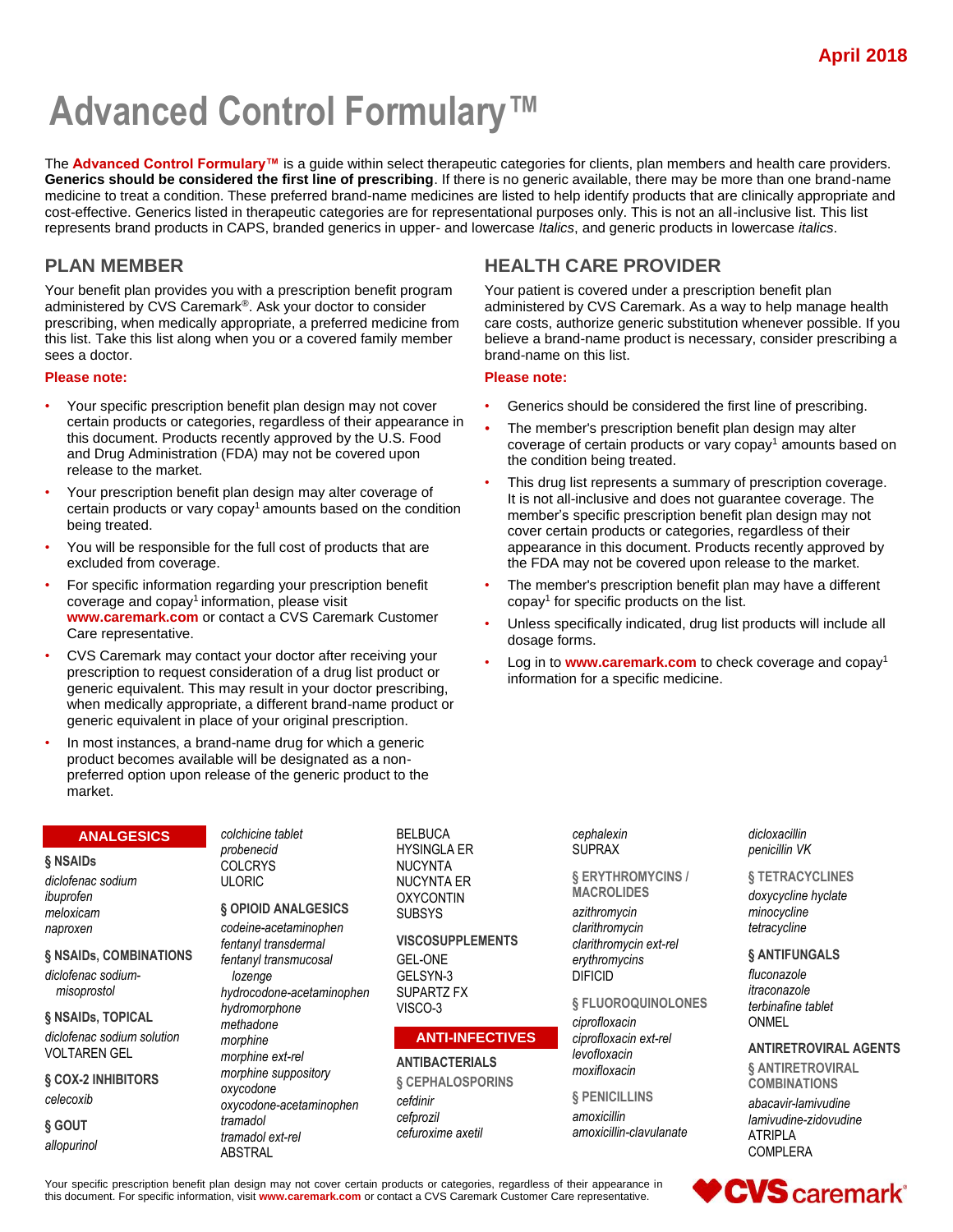**DESCOVY EVOTAZ GENVOYA** ODEFSEY **PREZCOBIX** STRIBILD **TRIUMEQ TRUVADA** 

**FUSION INHIBITORS FUZFON** 

**INTEGRASE INHIBITORS ISENTRESS TIVICAY** 

§ NON-NUCLEOSIDE **REVERSE TRANSCRIPTASE INHIBITORS** nevirapine nevirapine ext-rel **EDURANT INTFI FNCF SUSTIVA** 

§ NUCLEOSIDE REVERSE **TRANSCRIPTASE INHIRITORS** 

abacavir tablet didanosine lamivudine stavudine zidovudine **EMTRIVA** 

**NUCLEOTIDE REVERSE TRANSCRIPTASE INHIBITORS VIREAD** 

§ PROTEASE INHIBITORS lopinavir-ritonavir solution **KALETRA TABLET** 

**NORVIR PREZISTA REYATAZ** 

#### § ANTITUBERCULAR **AGENTS**

ethambutol isoniazid pyrazinamide rifampin

#### **ANTIVIRALS**

**& CYTOMEGALOVIRUS AGENTS** valganciclovir

§ HEPATITIS B AGENTS

entecavir tablet *lamivudine* **BARACLUDE SOLUTION VEMLIDY** 

§ HEPATITIS C AGENTS ribavirin EPCLUSA (genotypes 1, 2, 3, 4, 5, 6) HARVONI (genotypes 1, 4, 5, 6) VOSEVI<sup>2</sup>

**§HERPES AGENTS** acvclovir valacyclovir

**§ INFLUENZA AGENTS** oseltamivir **RELENZA** 

#### § MISCELLANEOUS

clindamycin ivermectin metronidazole nitrofurantoin sulfamethoxazoletrimethoprim **SIVEXTRO** XIFAXAN 550 MG

#### **ANTINEOPLASTIC AGENTS**

#### **& ALKYLATING AGENTS**

melphalan temozolomide **CYCLOPHOSPHAMIDE HEXALEN LEUKERAN MYLERAN** 

#### § ANTIMETABOLITES

capecitabine mercaptopurine **TABLOID** TREXALL

#### **HORMONAL ANTINEOPLASTIC AGENTS** § ANTIANDROGENS

bicalutamide flutamide **XTANDI ZYTIGA** 

#### § ANTIESTROGENS

tamoxifen **FARESTON FASLODEX** § AROMATASE INHIBITORS

anastrozole exemestane letrozole

**& LUTEINIZING HORMONE-RELEASING HORMONE** (LHRH) AGONISTS leuprolide acetate **ELIGARD LUPRON DEPOT ZOLADEX** 

**§ PROGESTINS** 

megestrol acetate

**IMMUNOMODULATORS REVLIMID THALOMID** 

#### § KINASE INHIBITORS

imatinib mesylate **AFINITOR BOSULIF CABOMETYX IBRANCE IRESSA KISQALI KISOALI FEMARA CO-PACK NEXAVAR RYDAPT SPRYCEL SUTENT TARCEVA TYKFRB VOTRIENT** 

#### **§ MISCELLANEOUS**

bexarotene capsule etoposide hydroxyurea tretinoin capsule **LYSODREN MATULANE ODOMZO VISTOGARD** ZOLINZA

#### **CARDIOVASCULAR**

#### **§ ACE INHIBITORS** fosinopril lisinopril quinapril ramipril

§ ACE INHIBITOR / **DIURETIC COMBINATIONS** fosinopril-hydrochlorothiazide lisinopril-hydrochlorothiazide quinapril-hydrochlorothiazide

#### § ADRENOLYTICS,

**CENTRAL** clonidine clonidine transdermal quanfacine

**& ALDOSTERONE RECEPTOR ANTAGONISTS** enlerenone spironolactone

**§ ALPHA BLOCKERS** dovazosin terazosin

**§ ANGIOTENSIN II RECEPTOR ANTAGONISTS / DIURETIC COMBINATIONS** candesartan / candesartan-

hydrochlorothiazide eprosartan irbesartan / irbesartanhydrochlorothiazide losartan / losartanhydrochlorothiazide

olmesartan / olmesartanhydrochlorothiazide telmisartan / telmisartanhydrochlorothiazide valsartan / valsartanhydrochlorothiazide

#### **§ ANGIOTENSIN II RECEPTOR ANTAGONIST / CALCIUM CHANNEL BLOCKER COMBINATIONS**

amlodipine-olmesartan amlodipine-telmisartan amlodipine-valsartan

§ ANGIOTENSIN II **RECEPTOR ANTAGONIST / CALCIUM CHANNEL BLOCKER / DIURETIC COMBINATIONS** amlodipine-valsartan-

hydrochlorothiazide olmesartan-amlodipinehydrochlorothiazide

§ ANTIARRHYTHMICS sotalol **MULTAQ** 

#### **ANTILIPEMICS § BILE ACID RESINS**

cholestyramine WELCHOL

**& CHOLESTEROL ABSORPTION INHIBITORS** ezetimibe

**& FIBRATES** fenofibrate

fenofibric acid

§ HMG-CoA REDUCTASE **INHIBITORS / COMBINATIONS** 

atorvastatin ezetimibe-simvastatin fluvastatin lovastatin pravastatin rosuvastatin simvastatin

§ NIACINS

niacin ext-rel

**§ OMEGA-3 FATTY ACIDS** omega-3 acid ethyl esters

**PCSK9 INHIBITORS PRALUENT REPATHA** 

#### § BETA-BLOCKERS

atenolol carvedilol metoprolol succinate ext-rel metoprolol tartrate nadolol propranolol

propranolol ext-rel **BYSTOLIC** 

#### § BETA-BLOCKER / **DIURETIC COMBINATIONS**

atenolol-chlorthalidone bisoprololhydrochlorothiazide metoprololhydrochlorothiazide

§ CALCIUM CHANNEL **BLOCKERS** amlodipine diltiazem ext-rel<sup>3</sup> nifedipine ext-rel verapamil ext-rel

§ CALCIUM CHANNEL **BLOCKER / ANTILIPEMIC COMBINATIONS** amlodipine-atorvastatin

§ DIGITALIS GLYCOSIDES digoxin

**DIRECT RENIN INHIBITORS / DIURETIC COMBINATIONS TEKTURNA / TEKTURNA HCT** 

**& DIURETICS** 

amiloride furosemide hydrochlorothiazide metolazone spironolactonehydrochlorothiazide torsemide triamterenehydrochlorothiazide

**HEART FAILURE BIDIL** CORLANOR **ENTRESTO** 

#### § NITRATES

nitroglycerin lingual spray nitroglycerin sublingual

**PULMONARY ARTERIAL HYPERTENSION ENDOTHELIN RECEPTOR ANTAGONISTS LETAIRIS OPSUMIT TRACLEER** 

§ PHOSPHODIESTERASE **INHIBITORS** sildenafil

PROSTACYCLIN RECEPTOR **AGONISTS UPTRAVI** 

**PROSTAGLANDIN VASODILATORS ORENITRAM** 

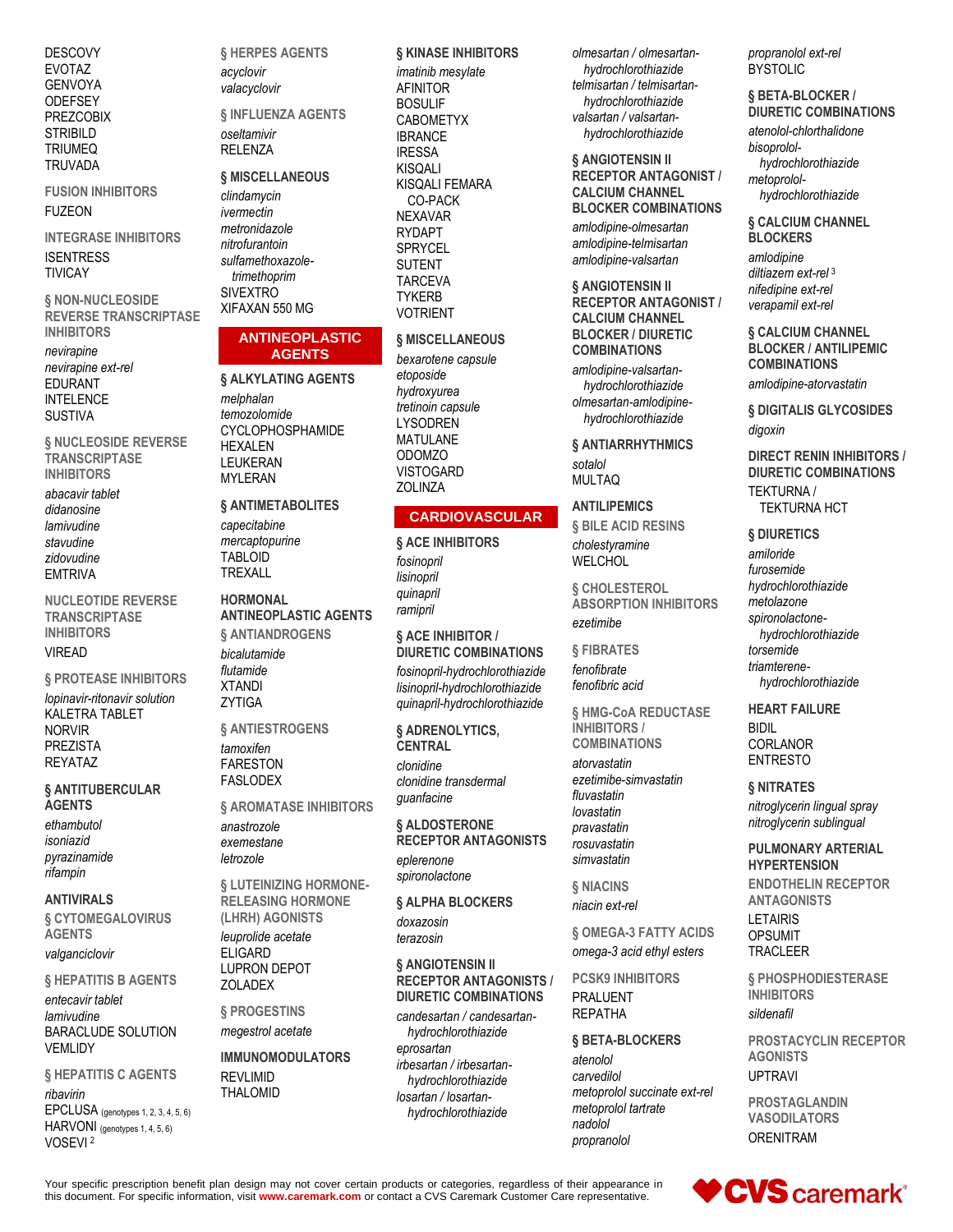#### **MISCELLANEOUS** RANEXA

#### **CENTRAL NERVOUS SYSTEM**

#### **ANTIANXIETY**

- **§ BENZODIAZEPINES**
- *alprazolam clonazepam tablet diazepam lorazepam oxazepam*

#### **§ MISCELLANEOUS**

*buspirone clomipramine fluvoxamine*

#### **§ ANTICONVULSANTS**

*carbamazepine carbamazepine ext-rel diazepam rectal gel divalproex sodium divalproex sodium ext-rel ethosuximide gabapentin lamotrigine lamotrigine ext-rel levetiracetam levetiracetam ext-rel oxcarbazepine phenobarbital phenytoin phenytoin sodium extended primidone tiagabine topiramate valproic acid zonisamide* FYCOMPA OXTELLAR XR TROKENDI XR VIMPAT

#### **§ ANTIDEMENTIA**

*donepezil galantamine galantamine ext-rel memantine rivastigmine rivastigmine transdermal* NAMENDA XR NAMZARIC

#### **ANTIDEPRESSANTS**

**§ SELECTIVE SEROTONIN REUPTAKE INHIBITORS (SSRIs)**

*citalopram escitalopram fluoxetine paroxetine HCl paroxetine HCl ext-rel sertraline* **TRINTELLIX** VIIBRYD

**§ SEROTONIN NOREPINEPHRINE REUPTAKE INHIBITORS (SNRIs)** *desvenlafaxine ext-rel duloxetine venlafaxine*

*venlafaxine ext-rel capsule*

#### **§ TRICYCLIC ANTIDEPRESSANTS (TCAs)**

*amitriptyline desipramine doxepin imipramine HCl nortriptyline*

**§ MISCELLANEOUS AGENTS**

*bupropion bupropion ext-rel mirtazapine trazodone*

#### **§ ANTIPARKINSONIAN AGENTS**

*amantadine carbidopa-levodopa carbidopa-levodopa ext-rel carbidopa-levodopaentacapone entacapone pramipexole ropinirole ropinirole ext-rel selegiline* AZILECT MIRAPEX ER NEUPRO

#### **ANTIPSYCHOTICS**

**§ ATYPICALS** *aripiprazole clozapine olanzapine quetiapine risperidone ziprasidone* ARISTADA VRAYLAR

#### **§ MISCELLANEOUS**

*chlorpromazine fluphenazine haloperidol perphenazine thiothixene trifluoperazine*

#### **§ ATTENTION DEFICIT HYPERACTIVITY DISORDER**

*amphetaminedextroamphetamine mixed salts ext-rel atomoxetine dexmethylphenidate dexmethylphenidate ext-rel dextroamphetamine dextroamphetamine ext-rel*

*guanfacine ext-rel methylphenidate methylphenidate ext-rel* APTENSIO XR QUILLIVANT XR VYVANSE

**FIBROMYALGIA** LYRICA SAVELLA

**§ HUNTINGTON'S DISEASE AGENTS** *tetrabenazine* AUSTEDO

#### **HYPNOTICS**

**§ BENZODIAZEPINES** *temazepam*

**§ NONBENZODIAZEPINES**

*zolpidem zolpidem ext-rel zolpidem sublingual*

#### **MIGRAINE**

**§ ERGOTAMINE DERIVATIVES**

*ergotamine-caffeine*

**§ SELECTIVE SEROTONIN AGONISTS** *eletriptan naratriptan rizatriptan sumatriptan zolmitriptan* ZOMIG NASAL SPRAY

### **§ MOOD STABILIZERS**

*lithium carbonate lithium carbonate ext-rel tablet 300 mg lithium carbonate ext-rel tablet 450 mg*

#### **§ MULTIPLE SCLEROSIS**

**AGENTS** *glatiramer* AUBAGIO BETASERON COPAXONE 40 MG GILENYA REBIF **TECFIDERA TYSABRI** 

#### **§ MUSCULOSKELETAL THERAPY AGENTS**

*baclofen carisoprodol chlorzoxazone cyclobenzaprine dantrolene metaxalone methocarbamol orphenadrine-aspirin-caffeine tizanidine*

**§ MYASTHENIA GRAVIS** *pyridostigmine* MESTINON TIMESPAN

**§ NARCOLEPSY** *armodafinil modafinil*

**POSTHERPETIC NEURALGIA (PHN)** GRALISE

**PSYCHOTHERAPEUTIC - MISCELLANEOUS**

**§ ALCOHOL DETERRENTS** *acamprosate calcium disulfiram*

**§ OPIOID ANTAGONISTS**

*naloxone injection naltrexone* NARCAN NASAL SPRAY

**§ PARTIAL OPIOID AGONIST / OPIOID ANTAGONIST COMBINATIONS**

*buprenorphine-naloxone sublingual tablet* SUBOXONE FILM **ZUBSOLV** 

**§ VASOMOTOR SYMPTOM AGENTS**

*paroxetine mesylate*

#### **ENDOCRINE AND METABOLIC**

**ACROMEGALY** SOMATULINE DEPOT SOMAVERT

**§ ANDROGENS**

*testosterone gel 2% testosterone solution* ANDRODERM ANDROGEL 1.62%

**ANTIDIABETICS**

**§ ALPHA-GLUCOSIDASE INHIBITORS**

*acarbose*

**§ BIGUANIDES** *metformin metformin ext-rel* <sup>4</sup>

**§ BIGUANIDE / SULFONYLUREA COMBINATIONS** *glipizide-metformin*

**DIPEPTIDYL PEPTIDASE-4 (DPP-4) INHIBITORS** JANUVIA TRADJENTA

**DIPEPTIDYL PEPTIDASE-4 (DPP-4) INHIBITOR / BIGUANIDE COMBINATIONS** JANUMET JANUMET XR **JENTADUETO** JENTADUETO XR

**INCRETIN MIMETIC AGENTS TRULICITY** VICTOZA

**INCRETIN MIMETIC AGENT / INSULIN COMBINATIONS** SOLIQUA

**INSULINS** BASAGLAR FIASP HUMULIN R U-500 LEVEMIR NOVOLIN 70/30 NOVOLIN N NOVOLIN R NOVOLOG NOVOLOG MIX 70/30 TRESIBA

**§ INSULIN SENSITIZERS** *pioglitazone*

**§ INSULIN SENSITIZER / BIGUANIDE COMBINATIONS** *pioglitazone-metformin*

**§ INSULIN SENSITIZER / SULFONYLUREA COMBINATIONS** *pioglitazone-glimepiride*

**§ MEGLITINIDES** *nateglinide repaglinide*

**SODIUM-GLUCOSE CO-TRANSPORTER 2 (SGLT2) INHIBITORS** FARXIGA INVOKANA

**SODIUM-GLUCOSE CO-TRANSPORTER 2 (SGLT2) INHIBITOR / BIGUANIDE COMBINATIONS**

INVOKAMET INVOKAMET XR XIGDUO XR

**SODIUM-GLUCOSE CO-TRANSPORTER 2 (SGLT2) INHIBITOR / DIPEPTIDYL PEPTIDASE-4 (DPP-4) INHIBITOR COMBINATIONS** QTERN

**§ SULFONYLUREAS** *glimepiride glipizide glipizide ext-rel*



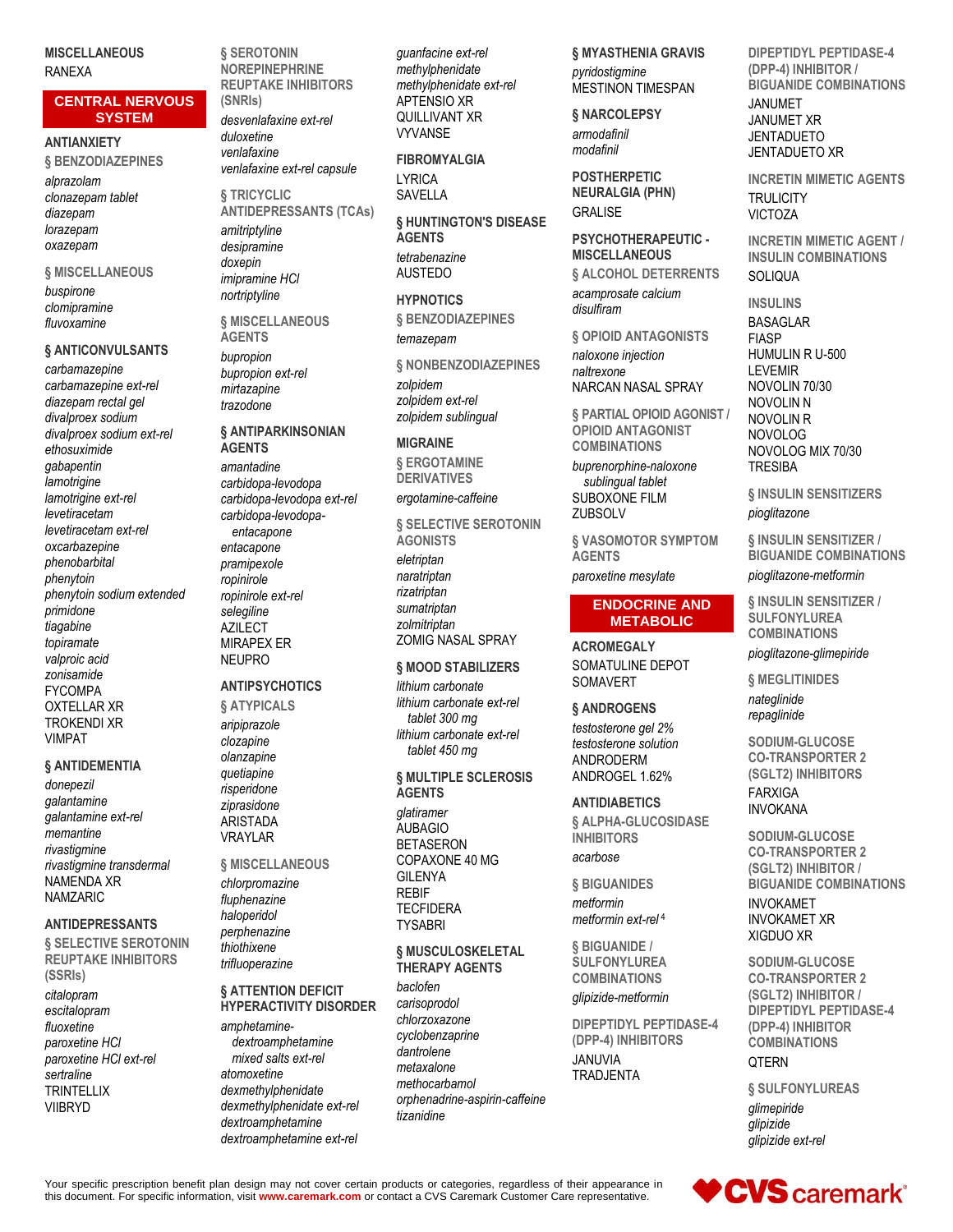#### **SUPPLIES**

**BD ULTRAFINE INSULIN SYRINGES** AND NEEDLES **DEXCOM CONTINUOUS GLUCOSE MONITORING SYSTEM ONETOUCH ULTRA** STRIPS AND KITS<sup>5</sup> **ONETOUCH VERIO** STRIPS AND KITS<sup>5</sup>

#### **ANTIOBESITY**

**INJECTABLE** 

#### SAXENDA

**ORAL BELVIQ BELVIQ XR** CONTRAVE

#### **CALCIUM REGULATORS**

**& BISPHOSPHONATES** alendronate ibandronate

risedronate

**& CALCITONINS** calcitonin-salmon

**PARATHYROID HORMONES FORTFO** 

**TYMLOS** 

**MISCELLANEOUS PROLIA** 

§ CARNITINE DEFICIENCY **AGENTS** levocarnitine

#### **CONTRACEPTIVES**

§ MONOPHASIC ethinyl estradiol-

drospirenone **BEYAZ LO LOESTRIN FE** MINASTRIN 24 FE **SAFYRAI** 

§ TRIPHASIC ethinyl estradiol-norgestimate

**FOUR PHASE NATAZIA** 

**§ EXTENDED CYCLE** ethinyl estradiollevonorgestrel

§ PROGESTIN ONLY norethindrone

**§ INJECTABLE** 

medroxyprogesterone acetate 150 mg/mL

**PROGESTIN INTRAUTERINE DEVICES KYLEENA MIRENA SKYLA** 

§ TRANSDERMAL ethinyl estradiolnorelgestromin

**VAGINAI NUVARING** 

#### **ESTROGENS**

§ ORAL estradiol estropipate **PREMARIN** 

§ TRANSDERMAL estradiol **DIVIGEL EVAMIST** MINIVELLE

#### § VAGINAL estradiol

**ESTRACE CREAM ESTRING** PREMARIN CREAM

**ESTROGEN / PROGESTINS & ORAL** estradiol-norethindrone **PREMPHASE** 

TRANSDERMAL **CLIMARA PRO** 

**PREMPRO** 

#### **FERTILITY REGULATORS GNRH / LHRH ANTAGONISTS CETROTIDE**

**OVULATION STIMULANTS. GONADOTROPINS GONAL-F OVIDREL** 

**& OVULATION STIMULANTS. SYNTHETIC** clomiphene

**GAUCHER DISEASE** CERDELGA CEREZYME

#### § GLUCOCORTICOIDS

dexamethasone methylprednisolone prednisolone solution prednisone

**GLUCOSE ELEVATING AGENTS GLUCAGEN HYPOKIT GLUCAGON EMERGENCY KIT** 

**HUMAN GROWTH HORMONES HUMATROPE** 

#### § HYPERPARATHYROID TREATMENT, VITAMIN D **ANALOGS**

calcitriol (1,25-D3) doxercalciferol paricalcitol

#### **§ PHOSPHATE BINDER AGENTS**

calcium acetate lanthanum carbonate sevelamer carbonate **PHOSLYRA VELPHORO** 

#### POTASSIUM-REMOVING **AGENTS VELTASSA**

#### **PROGESTINS**

§ ORAL medroxyprogesterone megestrol acetate progesterone, micronized

**VAGINAL ENDOMETRIN** 

§ SELECTIVE ESTROGEN **RECEPTOR MODULATORS** raloxifene **OSPHENA** 

**SELECTIVE ESTROGEN RECEPTOR MODULATOR COMBINATIONS DUAVEE** 

**THYROID AGENTS & ANTITHYROID AGENTS** methimazole propylthiouracil

§ THYROID SUPPLEMENTS levothyroxine

**UREA CYCLE DISORDERS 6 METABOLIC MODIFIERS** sodium phenylbutyrate

§ VASOPRESSINS desmopressin spray, tablet

§ MISCELLANEOUS cabergoline CYSTAGON

#### **GASTROINTESTINAL**

§ ANTIDIARRHEALS diphenoxylate-atropine loperamide

§ ANTIEMETICS dronabinol granisetron

meclizine metoclopramide ondansetron prochlorperazine promethazine trimethobenzamide **VARUBI** 

#### **& ANTISPASMODICS**

chlordiazepoxide-clidinium dicyclomine hyoscyamine sulfate hyoscyamine sulfate ext-rel hyoscyamine sulfate orally disintegrating tablet

**& CHOLELITHOLYTICS** ursodiol

§ H<sub>2</sub> RECEPTOR **ANTAGONISTS** ranitidine

#### **INFLAMMATORY BOWEL DISEASE**

§ ORAL AGENTS balsalazide budesonide capsule sulfasalazine sulfasalazine delayed-rel **APRISO** LIALDA PFNTASA **UCFRIS** 

**& RECTAL AGENTS** 

hydrocortisone enema mesalamine rectal suspension CANASA CORTIFOAM

**IRRITABLE BOWEL SYNDROME** 

**AMITIZA LINZESS LOTRONEX VIBERZI** 

§ LAXATIVES

lactulose peg 3350-electrolytes **SUPREP** 

**OPIOID-INDUCED CONSTIPATION MOVANTIK** 

**PANCREATIC ENZYMES** CREON **VIOKACE 7FNPFP** 

§ PROSTAGLANDINS misoprostol

**§ PROTON PUMP INHIBITORS** esomeprazole lansoprazole

omeprazole pantoprazole DEXILANT

§ SALIVA STIMULANTS

cevimeline pilocarpine tablet

**STEROIDS, RECTAL** PROCTOFOAM-HC

§ ULCER THERAPY **COMBINATIONS** 

lansoprazole + amoxicillin + clarithromycin **PYLERA** 

**6 MISCELLANEOUS** sucralfate

#### **GENITOURINARY**

§ BENIGN PROSTATIC **HYPERPLASIA** alfuzosin ext-rel doxazosin dutasteride dutasteride-tamsulosin finasteride tamsulosin terazosin RAPAFI<sub>O</sub>

**ERECTILE DYSFUNCTION** AI PROSTADII AGENTS **MUSE** 

**PHOSPHODIESTERASE INHIBITORS CIALIS** 

#### **& URINARY ANTISPASMODICS**

darifenacin ext-rel oxybutynin ext-rel tolterodine tolterodine ext-rel trospium trospium ext-rel **MYRBETRIQ TOVIAZ VESICARE** 

#### **HEMATOLOGIC**

**ANTICOAGULANTS § INJECTABLE** enoxaparin FRAGMIN

**& ORAL** warfarin FI IQUIS **XARELTO** 

**§ SYNTHETIC HEPARINOID-LIKE AGENTS** fondaparinux

**♥CVS** caremark®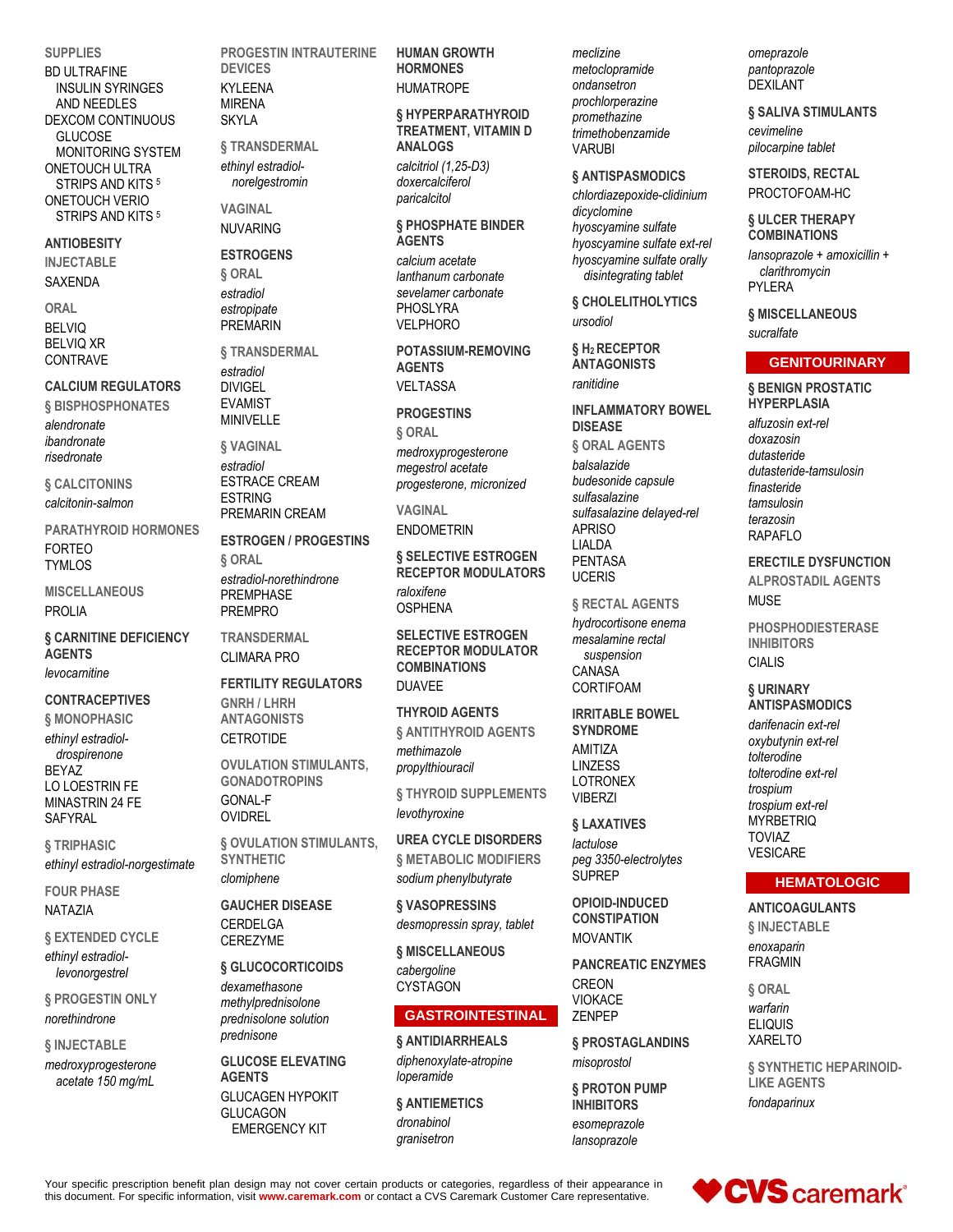**HEMATOPOIETIC GROWTH FACTORS** ARANESP PROCRIT ZARXIO

#### **HEMOPHILIA AGENTS**

KOGENATE FS KOVALTRY NOVOEIGHT NUWIQ

**HEREDITARY ANGIOEDEMA** RUCONEST

**§ PLATELET AGGREGATION INHIBITORS** 

*clopidogrel dipyridamole ext-rel-aspirin prasugrel* **BRILINTA** 

**§ PLATELET SYNTHESIS INHIBITORS** *anagrelide*

**§ MISCELLANEOUS** *cilostazol*

#### **IMMUNOLOGIC AGENTS**

**ALLERGENIC EXTRACTS** GRASTEK ORALAIR RAGWITEK

**AUTOIMMUNE AGENTS** See Table 1 for Indication Based Coverage Details

**ANKYLOSING SPONDYLITIS** COSENTYX ENBREL HUMIRA

**CROHN'S DISEASE**

CIMZIA **#** HUMIRA

**#** After failure of HUMIRA

**PSORIASIS**

HUMIRA **STELARA** 

SUBCUTANEOUS **#** TALTZ **#**

**#** After failure of HUMIRA

**PSORIATIC ARTHRITIS** COSENTYX ENBREL HUMIRA **OTEZLA** 

**RHEUMATOID ARTHRITIS** ENBREL HUMIRA KEVZARA

ORENCIA CLICKJECT **ORENCIA SUBCUTANEOUS** 

**ULCERATIVE COLITIS** HUMIRA SIMPONI **#**

**#** After failure of HUMIRA

**ALL OTHER CONDITIONS** ENBREL HUMIRA

**§ DISEASE-MODIFYING ANTIRHEUMATIC DRUGS (DMARDs)** *hydroxychloroquine leflunomide methotrexate* RASUVO

#### **IMMUNOSUPPRESSANTS**

**§ ANTIMETABOLITES** *azathioprine mycophenolate mofetil mycophenolate sodium*

**§ CALCINEURIN INHIBITORS**

*cyclosporine cyclosporine, modified tacrolimus*

**§ RAPAMYCIN DERIVATIVES** *sirolimus tablet* RAPAMUNE SOLUTION

#### **NUTRITIONAL / SUPPLEMENTS**

**§ ELECTROLYTES** *potassium chloride ext-rel potassium chloride liquid*

**VITAMINS AND MINERALS § FOLIC ACID /** 

**COMBINATIONS** *folic acid folic acid-vitamin B6 vitamin B12*

**§ PRENATAL VITAMINS** *prenatal vitamins* **CITRANATAL** 

#### **RESPIRATORY**

**§ ANAPHYLAXIS TREATMENT AGENTS**

*epinephrine auto-injector* EPIPEN EPIPEN JR

**§ ANTICHOLINERGICS**

*ipratropium inhalation solution* INCRUSE ELLIPTA SPIRIVA

**ANTICHOLINERGIC / BETA AGONIST COMBINATIONS**

**§ SHORT ACTING** *ipratropium-albuterol inhalation solution*

COMBIVENT RESPIMAT **LONG ACTING**

ANORO ELLIPTA BEVESPI AEROSPHERE

**ANTICHOLINERGIC / BETA AGONIST / STEROID INHALANT COMBINATIONS** TRELEGY ELLIPTA

**§ ANTIHISTAMINES, LOW SEDATING** *levocetirizine*

**§ ANTIHISTAMINES, SEDATING** *clemastine 2.68 mg cyproheptadine*

**§ ANTITUSSIVES** *benzonatate*

**ANTITUSSIVE COMBINATIONS § OPIOID** *codeine-chlorpheniraminepseudoephedrine codeine-guaifenesin liquid codeine-guaifenesinpseudoephedrine codeine-promethazine codeine-promethazinephenylephrine hydrocodone-homatropine*

**§ NON-OPIOID**

*dextromethorphanbrompheniraminepseudoephedrine dextromethorphanpromethazine*

#### **BETA AGONISTS, INHALANTS**

**§ SHORT ACTING** *albuterol inhalation solution levalbuterol tartrate CFC-free aerosol* PROAIR HFA PROAIR RESPICLICK

**LONG ACTING**

**Hand-held Active Inhalation** STRIVERDI RESPIMAT

**Nebulized Passive Inhalation** PERFOROMIST

**§ CYSTIC FIBROSIS** *tobramycin inhalation solution* **BETHKIS** 

**§ LEUKOTRIENE MODULATORS**

*montelukast zafirlukast*

**§ MAST CELL STABILIZERS** *cromolyn solution*

**§ NASAL ANTIHISTAMINES** *azelastine olopatadine*

**§ NASAL STEROIDS / COMBINATIONS** *flunisolide fluticasone mometasone triamcinolone* DYMISTA

**PHOSPHODIESTERASE-4 INHIBITORS** DALIRESP

**PULMONARY FIBROSIS AGENTS** ESBRIET **OFEV** 

**STEROID / BETA AGONIST COMBINATIONS** ADVAIR BREO ELLIPTA SYMBICORT

**§ STEROID INHALANTS**

*budesonide inhalation suspension* ASMANEX QVAR

#### **TOPICAL**

**DERMATOLOGY ACNE § Oral** *isotretinoin*

**§ Topical** *adapalene*

*benzoyl peroxide clindamycin solution clindamycin-benzoyl peroxide erythromycin solution erythromycin-benzoyl peroxide tretinoin* ACANYA ATRALIN BENZACLIN DIFFERIN CREAM DIFFERIN GEL 0.3% DIFFERIN LOTION EPIDUO RETIN-A MICRO TAZORAC

**§ ACTINIC KERATOSIS**

*fluorouracil cream 5% fluorouracil solution imiquimod* PICATO TOLAK

**§ ANTIBIOTICS**

*gentamicin mupirocin silver sulfadiazine*

**§ ANTIFUNGALS**

*ciclopirox clotrimazole econazole ketoconazole nystatin oxiconazole* LUZU NAFTIN

**§ ANTIPSORIATICS** *acitretin calcipotriene methoxsalen*

**§ ANTISEBORRHEICS** *ketoconazole shampoo 2% selenium sulfide shampoo 2.5%*

**ATOPIC DERMATITIS Injectable** DUPIXENT

**§ Topical** *tacrolimus* ELIDEL

#### **CORTICOSTEROIDS**

**§ Low Potency** *desonide hydrocortisone*

**§ Medium Potency**

*clocortolone hydrocortisone butyrate mometasone triamcinolone* LOCOID LOTION

**§ High Potency** *desoximetasone fluocinonide*

**§ Very High Potency** *clobetasol cream, foam, gel, lotion, ointment, shampoo*

**§ EMOLLIENTS** *ammonium lactate 12%*

**§ LOCAL ANALGESICS** *lidocaine patch*

**§ LOCAL ANESTHETICS** *lidocaine-prilocaine*

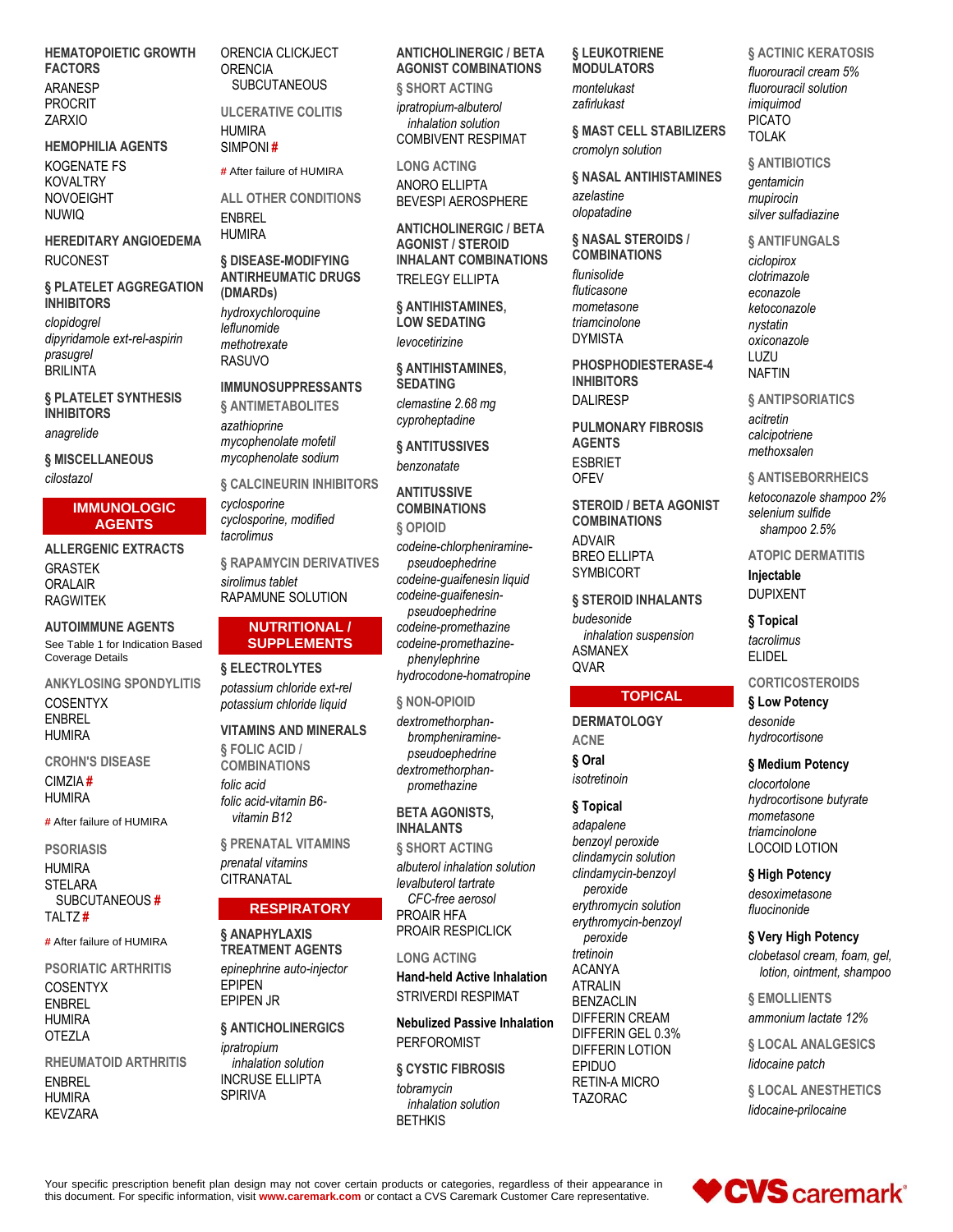#### § ROSACEA

#### metronidazole **FINACEA ORACEA**

**§ SCABICIDES AND PEDICULICIDES** 

malathion permethrin 5%

**§ MISCELLANEOUS SKIN AND MUCOUS MEMBRANE** 

imiauimod podofilox

#### **MOUTH / THROAT / DENTAL AGENTS**

**PROTECTANTS EPISIL MUGARD** 

#### **OPHTHALMIC**

§ ANTIALLERGICS azelastine

#### A

abacavir tablet abacavir-lamivudine **ABSTRAL** acamprosate calcium **ACANYA** acarbose acetic acid acitretin acyclovir adapalene **ADVAIR AFINITOR** albuterol inhalation solution alendronate alfuzosin ext-rel allopurinol ALPHAGAN P alprazolam AI RFX amantadine amiloride AMITIZA amitriptyline amlodipine amlodipine-atorvastatin amlodipine-olmesartan amlodipine-telmisartan amlodipine-valsartan amlodipine-valsartanhydrochlorothiazide ammonium lactate 12% amoxicillin amoxicillin-clavulanate amphetaminedextroamphetamine mixed salts ext-rel anagrelide

anastrozole

ANDRODERM

cromolyn sodium olopatadine **PAZEO** 

#### § ANTI-INFECTIVES

ciprofloxacin erythromycin gentamicin levofloxacin moxifloxacin oflovacin sulfacetamide tobramycin **BESIVANCE MOXEZA** 

## § ANTI-INFECTIVE /

**ANTI-INFLAMMATORY COMBINATIONS** 

neomvcin-polymyxin Bbacitracin-hydrocortisone neomycin-polymyxin Bdexamethasone tobramycin-dexamethasone

ANDROGEL 1.62%

**ANORO ELLIPTA** 

**APTENSIO XR** 

**APRISO** 

ARANESP

aripiprazole

ARISTADA

armodafinil

**ASMANEX** 

atomoxetine

atorvastatin

**ATRALIN** 

**ATRIPLA** 

**AUBAGIO** 

**AUSTEDO** 

azelastine

**AZILECT** 

**AZOPT** 

 $\overline{\mathbf{B}}$ 

azathioprine

azithromycin

atenolol-chlorthalidone

atenolol

**TOBRADEX OINTMENT TOBRADEX ST ZYLET** 

**ANTI-INFLAMMATORIES** 

#### § Nonsteroidal

bromfenac diclofenac ketorolac **PROLENSA** 

#### § Steroidal

dexamethasone prednisolone acetate 1% **ALREX** LOTEMAX

**& ANTIVIRALS** trifluridine

**BETA-BLOCKERS** § Nonselective

timolol maleate solution **BETIMOL** 

#### **QUICK REFERENCE DRUG LIST**

**BETOPTICS** BEVESPI AEROSPHERE bexarotene capsule **BEYAZ** bicalutamide **RIDIL** bisoprololhydrochlorothiazide **BOSULIF BREO ELLIPTA BRILINTA** brimonidine bromfenac budesonide capsule budesonide inhalation suspension buprenorphine-naloxone sublingual tablet bupropion bupropion ext-rel buspirone **BYSTOLIC** 

baclofen balsalazide **BARACLUDE SOLUTION BASAGLAR BD ULTRAFINE INSULIN SYRINGES** AND NEEDLES **BELBUCA BELVIQ BELVIQ XR BENZACLIN** benzonatate benzoyl peroxide **BESIVANCE BETASERON BETHKIS BETIMOL** 

#### $\overline{\text{c}}$

cabergoline **CABOMETYX** calcipotriene calcitonin-salmon calcitriol (1,25-D3) calcium acetate CANASA candesartan candesartanhydrochlorothiazide capecitabine carbamazepine carbamazepine ext-rel carbidopa-levodopa carbidopa-levodopa ext-rel carbidopa-levodopaentacapone

### **Selective**

**BETOPTICS** 

**§ CARBONIC ANHYDRASE INHIBITORS** dorzolamide AZOPT

**§ CARBONIC ANHYDRASE INHIBITOR / BETA-BLOCKER COMBINATIONS** dorzolamide-timolol

**DRY EYE DISEASE** 

**XIIDRA** 

§ PROSTAGLANDINS latanoprost **TRAVATAN Z ZIOPTAN** 

§ SYMPATHOMIMETICS brimonidine **ALPHAGAN P** 

carisoprodol

carvedilol cefdinir cefprozil cefuroxime axetil celecoxib cephalexin CERDELGA CEREZYME **CETROTIDE** cevimeline chlordiazepoxide-clidinium chlorpromazine chlorzoxazone cholestyramine **CIALIS** ciclopirox cilostazol **CIMZIA CIPRODEX** ciprofloxacin ciprofloxacin ext-rel citalopram **CITRANATAL** clarithromycin clarithromycin ext-rel clemastine 2.68 mg **CLIMARA PRO** clindamycin clindamycin solution clindamycin-benzoyl peroxide clobetasol cream, foam, gel, lotion, ointment, shampoo clocortolone clomiphene clomipramine clonazepam tablet clonidine clonidine transdermal clopidogrel

**SYMPATHOMIMETIC / BETA-BLOCKER COMBINATIONS COMBIGAN** 

#### **OTIC**

§ ANTI-INFECTIVES acetic acid ofloxacin otic

§ ANTI-INFECTIVE / **ANTI-INFLAMMATORY COMBINATIONS** 

neomycin-polymyxin Bhvdrocortisone **CIPRODEX** 

clotrimazole clozapine codeine-acetaminophen codeine-chlorpheniraminepseudoephedrine codeine-quaifenesin liquid codeine-guaifenesinpseudoephedrine codeine-promethazine codeine-promethazinephenylephrine colchicine tablet **COLCRYS COMBIGAN COMBIVENT RESPIMAT COMPLERA** CONTRAVE COPAXONE 40 MG CORLANOR CORTIFOAM **COSENTYX** CREON cromolyn sodium cromolyn solution cyclobenzaprine CYCLOPHOSPHAMIDE cyclosporine cyclosporine, modified cyproheptadine **CYSTAGON** 

#### $\overline{\mathsf{D}}$

**DALIRESP** dantrolene darifenacin ext-rel **DESCOVY** desipramine desmopressin spray, tablet desonide desoximetasone desvenlafaxine ext-rel



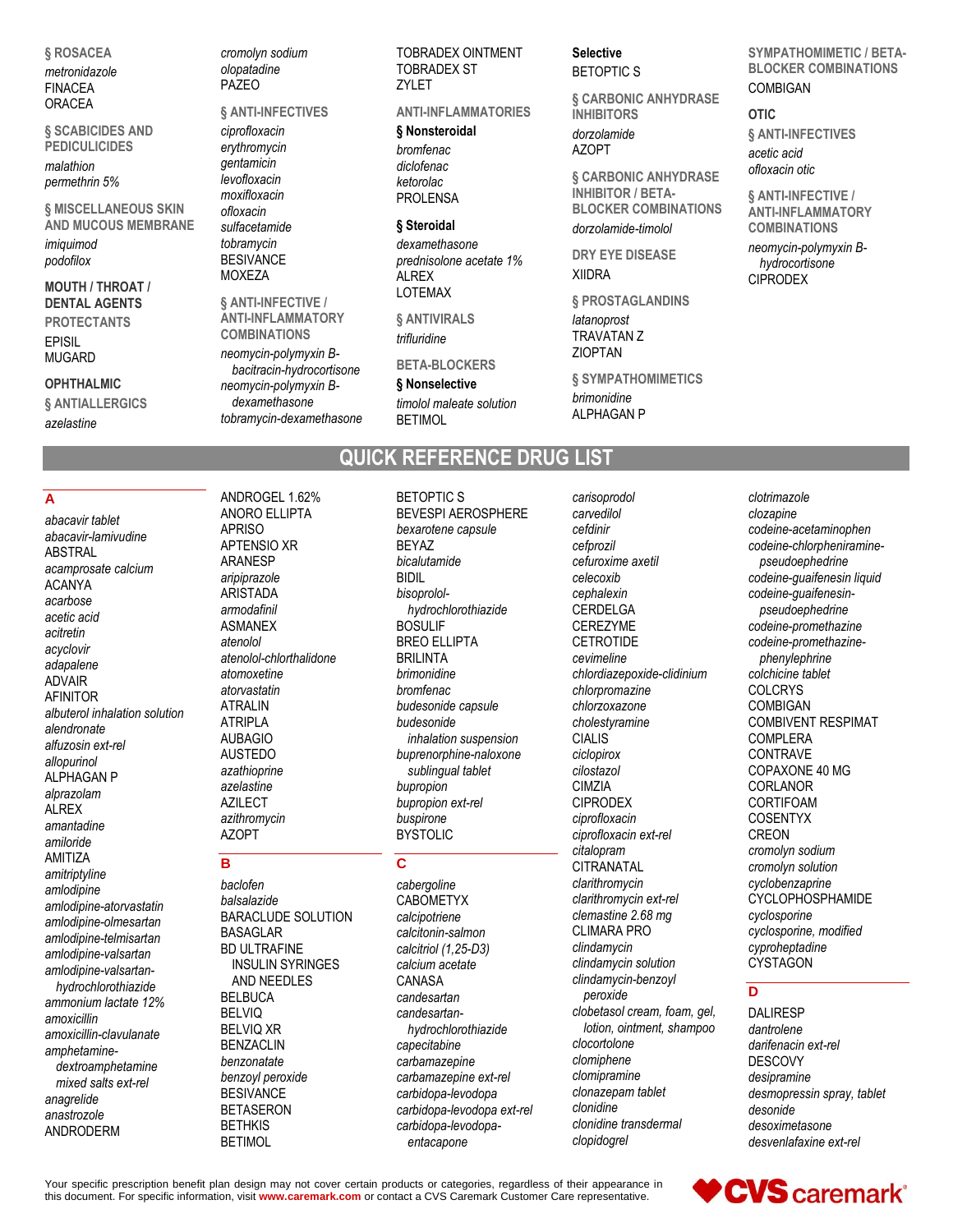dexamethasone DEXCOM CONTINUOUS **GLUCOSE** MONITORING SYSTEM **DEXILANT** dexmethylphenidate dexmethylphenidate ext-rel dextroamphetamine dextroamphetamine ext-rel dextromethorphanbrompheniraminepseudoephedrine dextromethorphanpromethazine diazepam diazepam rectal gel diclofenac diclofenac sodium diclofenac sodium solution diclofenac sodiummisoprostol dicloxacillin dicyclomine didanosine **DIFFERIN CREAM** DIFFERIN GEL 0.3% DIFFERIN LOTION **DIFICID** diaoxin diltiazem ext-rel<sup>3</sup> diphenoxylate-atropine dipyridamole ext-rel-aspirin disulfiram divalproex sodium divalproex sodium ext-rel **DIVIGEL** donepezil dorzolamide dorzolamide-timolol doxazosin doxepin doxercalciferol doxycycline hyclate dronabinol **DUAVEE** duloxetine **DUPIXENT** dutasteride dutasteride-tamsulosin **DYMISTA** 

#### E

econazole EDURANT eletriptan FI IDFI FI IGARD **ELIQUIS EMTRIVA ENBREL ENDOMETRIN** enoxaparin entacapone entecavir tablet **ENTRESTO EPCLUSA EPIDUO** epinephrine auto-injector **EPIPEN** 

**EPIPEN JR EPISIL** eplerenone eprosartan ergotamine-caffeine erythromycin erythromycin solution erythromycin-benzoyl peroxide erythromycins **ESBRIET** escitalopram esomeprazole **ESTRACE CREAM** estradiol estradiol-norethindrone **ESTRING** estropipate ethambutol ethinyl estradioldrospirenone ethinyl estradiollevonorgestrel ethinyl estradiolnorelgestromin ethinyl estradiol-norgestimate ethosuximide etoposide **FVAMIST FVOTAZ** exemestane ezetimibe ezetimibe-simvastatin

#### F

**FARESTON FARXIGA FASLODEX** fenofibrate fenofibric acid fentanyl transdermal fentanyl transmucosal lozenge **FIASP FINACFA** finasteride fluconazole flunisolide fluocinonide fluorouracil cream 5% fluorouracil solution fluoxetine fluphenazine flutamide fluticasone fluvastatin fluvoxamine folic acid folic acid-vitamin B6vitamin B12 fondaparinux **FORTEO** fosinopril fosinopril-hydrochlorothiazide **FRAGMIN** furosemide **FUZEON FYCOMPA** 

#### G

gabapentin galantamine galantamine ext-rel **GEL-ONE** GELSYN-3 gentamicin **GENVOYA GILENYA** glatiramer glimepiride glipizide glipizide ext-rel glipizide-metformin **GLUCAGEN HYPOKIT GLUCAGON EMERGENCY KIT GONAL-F GRALISE** granisetron **GRASTEK** quanfacine quanfacine ext-rel

#### н

haloperidol **HARVONI HEXALEN HUMATROPE HUMIRA** HUMULIN R U-500 hydrochlorothiazide hydrocodone-acetaminophen hydrocodone-homatropine hydrocortisone hydrocortisone butyrate hydrocortisone enema hydromorphone hydroxychloroquine hydroxyurea hyoscyamine sulfate hyoscyamine sulfate ext-rel hyoscyamine sulfate orally disintegrating tablet **HYSINGLA ER** 

### T

ibandronate **IBRANCE** ibuprofen imatinib mesylate imipramine HCI imiquimod **INCRUSE ELLIPTA INTELENCE INVOKAMET INVOKAMET XR INVOKANA** ipratropium inhalation solution ipratropium-albuterol inhalation solution irbesartan irbesartanhydrochlorothiazide **IRESSA ISENTRESS** isoniazid isotretinoin

itraconazole ivermectin

### J

**JANUMET JANUMET XR** JANUVIA **JENTADUETO JENTADUETO XR** 

#### K

KALETRA TABLET ketoconazole ketoconazole shampoo 2% ketorolac **KFV7ARA** KISOAI I **KISOALI FEMARA** CO-PACK **KOGENATE FS KOVALTRY KYLEENA** 

#### $\overline{\mathbf{I}}$

lactulose

lamivudine lamivudine-zidovudine lamotrigine lamotrigine ext-rel lansoprazole lansoprazole + amoxicillin + clarithromycin lanthanum carbonate latanoprost leflunomide **LETAIRIS** letrozole LEUKERAN leuprolide acetate levalbuterol tartrate CFC-free aerosol **LEVEMIR** levetiracetam levetiracetam ext-rel levocarnitine levocetirizine levofloxacin levothyroxine **LIALDA** lidocaine patch lidocaine-prilocaine **LINZESS** lisinopril lisinopril-hydrochlorothiazide lithium carbonate lithium carbonate ext-rel tablet 300 mg lithium carbonate ext-rel tablet 450 mg LO LOESTRIN FE **LOCOID LOTION** loperamide lopinavir-ritonavir solution lorazepam losartan losartan-hydrochlorothiazide **LOTEMAX LOTRONEX** lovastatin

LUPRON DEPOT LUZU **LYRICA LYSODREN** 

#### M

malathion **MATULANE** meclizine medroxyprogesterone medroxyprogesterone acetate 150 mg/mL megestrol acetate meloxicam melphalan memantine mercaptopurine mesalamine rectal suspension **MESTINON TIMESPAN** metaxalone metformin metformin ext-rel<sup>4</sup> methadone methimazole methocarbamol methotrexate methoxsalen methylphenidate methylphenidate ext-rel methylprednisolone metoclopramide metolazone metoprolol succinate ext-rel metoprolol tartrate metoprololhydrochlorothiazide metronidazole MINASTRIN 24 FE **MINIVELLE** minocycline **MIRAPEX ER MIRENA** mirtazapine misoprostol modafinil mometasone montelukast morphine morphine ext-rel morphine suppository **MOVANTIK MOXEZA** moxifloxacin **MUGARD MULTAQ** mupirocin **MUSE** mycophenolate mofetil mycophenolate sodium **MYLERAN MYRBETRIQ** 

#### N

nadolol **NAFTIN** naloxone injection naltrexone **NAMENDA XR** 

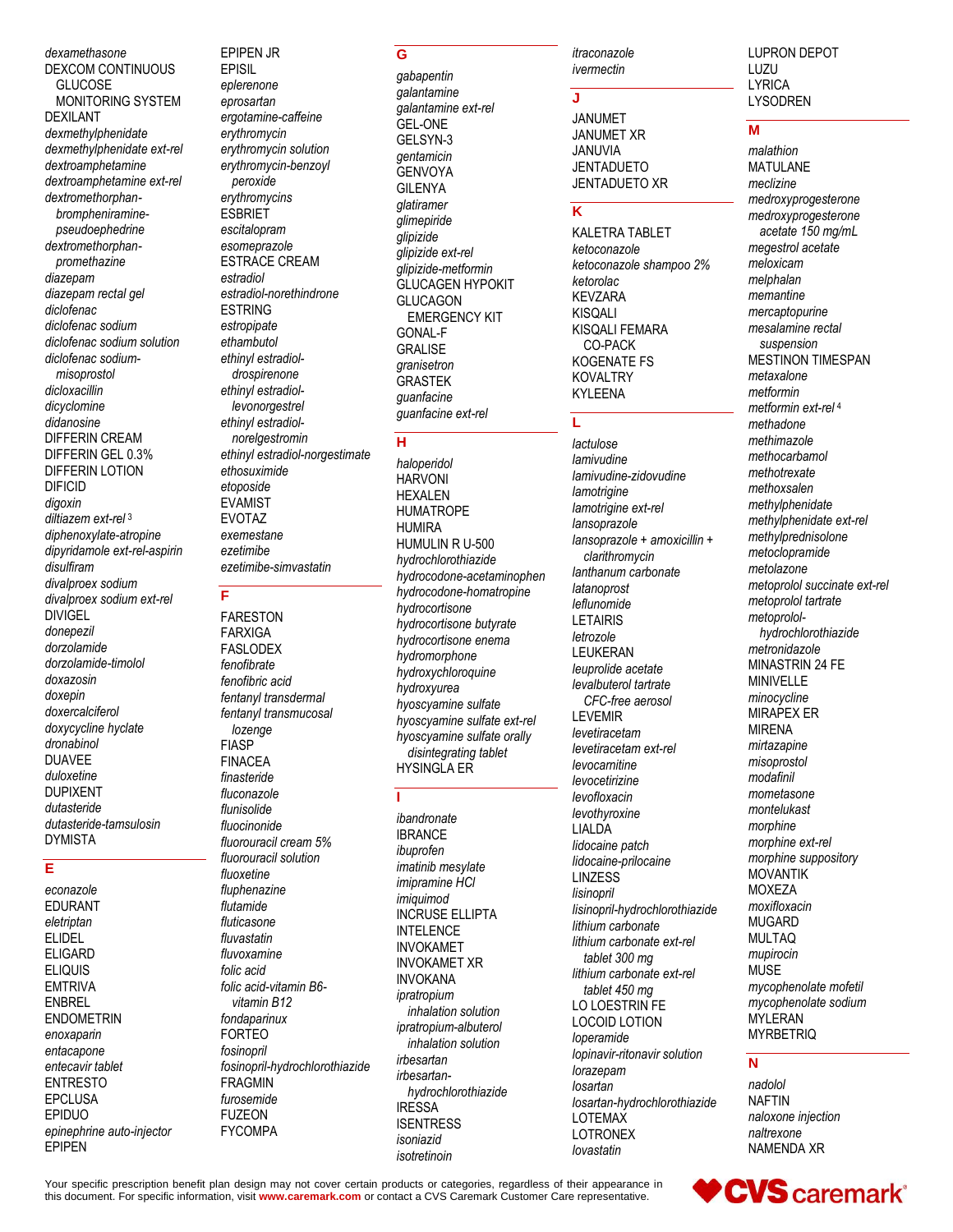**NAMZARIC** naproxen naratriptan NARCAN NASAL SPRAY NATAZIA nateglinide neomycin-polymyxin Bbacitracin-hydrocortisone neomycin-polymyxin Bdexamethasone neomycin-polymyxin Bhydrocortisone **NEUPRO** nevirapine nevirapine ext-rel **NEXAVAR** niacin ext-rel nifedipine ext-rel nitrofurantoin nitroglycerin lingual spray nitroglycerin sublingual norethindrone nortriptyline **NORVIR NOVOEIGHT** NOVOLIN 70/30 NOVOLIN N NOVOLIN R **NOVOLOG** NOVOLOG MIX 70/30 **NUCYNTA NUCYNTA ER NUVARING NUWIQ** nystatin

#### $\overline{\mathsf{o}}$

ODEFSEY **ODOMZO OFEV** ofloxacin ofloxacin otic olanzapine olmesartan olmesartan-amlodipinehydrochlorothiazide olmesartanhydrochlorothiazide olopatadine omega-3 acid ethyl esters omeprazole ondansetron **ONETOUCH ULTRA** STRIPS AND KITS<sup>5</sup> ONETOUCH VERIO STRIPS AND KITS<sup>5</sup> ONMFI **OPSUMIT ORACEA ORALAIR** ORENCIA CLICKJECT **ORENCIA SUBCUTANEOUS ORENITRAM** orphenadrine-aspirin-caffeine oseltamivir **OSPHENA OTEZLA OVIDREL** 

oxazepam oxcarbazepine oxiconazole **OXTELLAR XR** oxybutynin ext-rel oxycodone oxycodone-acetaminophen **OXYCONTIN** 

#### P

pantoprazole paricalcitol paroxetine HCI paroxetine HCI ext-rel paroxetine mesvlate PAZEO peg 3350-electrolytes penicillin VK **PENTASA PERFOROMIST** permethrin 5% perphenazine phenobarbital phenytoin phenytoin sodium extended PHOSLYRA **PICATO** pilocarpine tablet pioglitazone pioglitazone-glimepiride pioglitazone-metformin podofilox potassium chloride ext-rel potassium chloride liquid **PRALUENT** pramipexole prasugrel pravastatin prednisolone acetate 1% prednisolone solution prednisone **PREMARIN** PREMARIN CREAM **PREMPHASE PRFMPRO** prenatal vitamins PREZCOBIX **PREZISTA** primidone PROAIR HFA PROAIR RESPICLICK probenecid prochlorperazine PROCRIT PROCTOFOAM-HC progesterone, micronized PROI FNSA **PROLIA** promethazine propranolol propranolol ext-rel propylthiouracil **PYLERA** pyrazinamide pyridostigmine

#### $\overline{Q}$

**QTERN** quetiapine QUILLIVANT XR quinapril quinapril-hydrochlorothiazide QVAR

#### $\overline{\mathsf{R}}$

**RAGWITEK** raloxifene ramipril RANEXA ranitidine **RAPAFLO** RAPAMUNE SOLUTION **RASUVO REBIF RELENZA** repaglinide **REPATHA RETIN-A MICRO REVLIMID REYATAZ** ribavirin rifampin risedronate risperidone rivastigmine rivastigmine transdermal rizatriptan ropinirole ropinirole ext-rel rosuvastatin **RUCONEST RYDAPT** 

#### $\overline{\mathbf{s}}$

SAFYRAL **SAVELLA SAXENDA** selegiline selenium sulfide shampoo 2.5% sertraline sevelamer carbonate sildenafil silver sulfadiazine **SIMPONI** simvastatin sirolimus tablet **SIVEXTRO** SKYI A sodium phenylbutyrate SOLIQUA SOMATULINE DEPOT **SOMAVERT** sotalol **SPIRIVA** spironolactone spironolactonehydrochlorothiazide SPRYCEL stavudine **STELARA SUBCUTANEOUS STRIBILD STRIVERDI RESPIMAT SUBOXONE FILM SUBSYS** sucralfate sulfacetamide

sulfamethoxazoletrimethoprim sulfasalazine sulfasalazine delayed-rel sumatriptan **SUPARTZ FX SUPRAX SUPREP SUSTIVA SUTENT SYMBICORT** 

#### $\overline{\mathsf{r}}$

**TABLOID** tacrolimus **TALTZ** tamoxifen tamsulosin **TARCEVA TAZORAC TECFIDERA TEKTURNA TEKTURNA HCT** telmisartan telmisartanhydrochlorothiazide temazepam temozolomide terazosin terbinafine tablet testosterone gel 2% testosterone solution tetrabenazine tetracycline THALOMID thiothixene tiagabine timolol maleate solution **TIVICAY** tizanidine **TOBRADEX OINTMENT TOBRADEX ST** tobramycin tobramycin inhalation solution tobramycin-dexamethasone **TOLAK** tolterodine tolterodine ext-rel topiramate torsemide **TOVIAZ** TRACLEER **TRADJENTA** tramadol tramadol ext-rel TRAVATAN 7 trazodone **TRELEGY ELLIPTA TRESIBA** tretinoin tretinoin capsule TREXALL triamcinolone triamterenehydrochlorothiazide trifluoperazine trifluridine trimethobenzamide

**TRINTELLIX TRIUMEQ TROKENDI XR** trospium trospium ext-rel **TRULICITY TRUVADA TYKERB TYMLOS TYSABRI** 

#### $\overline{\mathtt{U}}$

**UCERIS ULORIC UPTRAVI** ursodiol

#### $\overline{\mathbf{u}}$

valacyclovir valganciclovir valproic acid valsartan valsartan-hydrochlorothiazide **VARUBI VELPHORO VELTASSA VEMLIDY** venlafaxine venlafaxine ext-rel capsule verapamil ext-rel **VESICARE VIBERZI VICTOZA VIIBRYD VIMPAT VIOKACE VIREAD** VISCO-3 **VISTOGARD VOLTAREN GEL** VOSEVI<sup>2</sup> **VOTRIENT VRAYLAR VYVANSE** 

#### $\overline{\mathbf{w}}$

warfarin **WELCHOL** 

#### $\mathbf{x}$

**XARELTO** XIFAXAN 550 MG XIGDUO XR **XIIDRA XTANDI** 

#### $\overline{z}$

zafirlukast ZARXIO ZENPEP zidovudine **ZIOPTAN** ziprasidone **ZOLADEX** ZOLINZA zolmitriptan zolpidem zolpidem ext-rel zolpidem sublingual

 $\blacktriangleright$  CVS caremark<sup>®</sup>

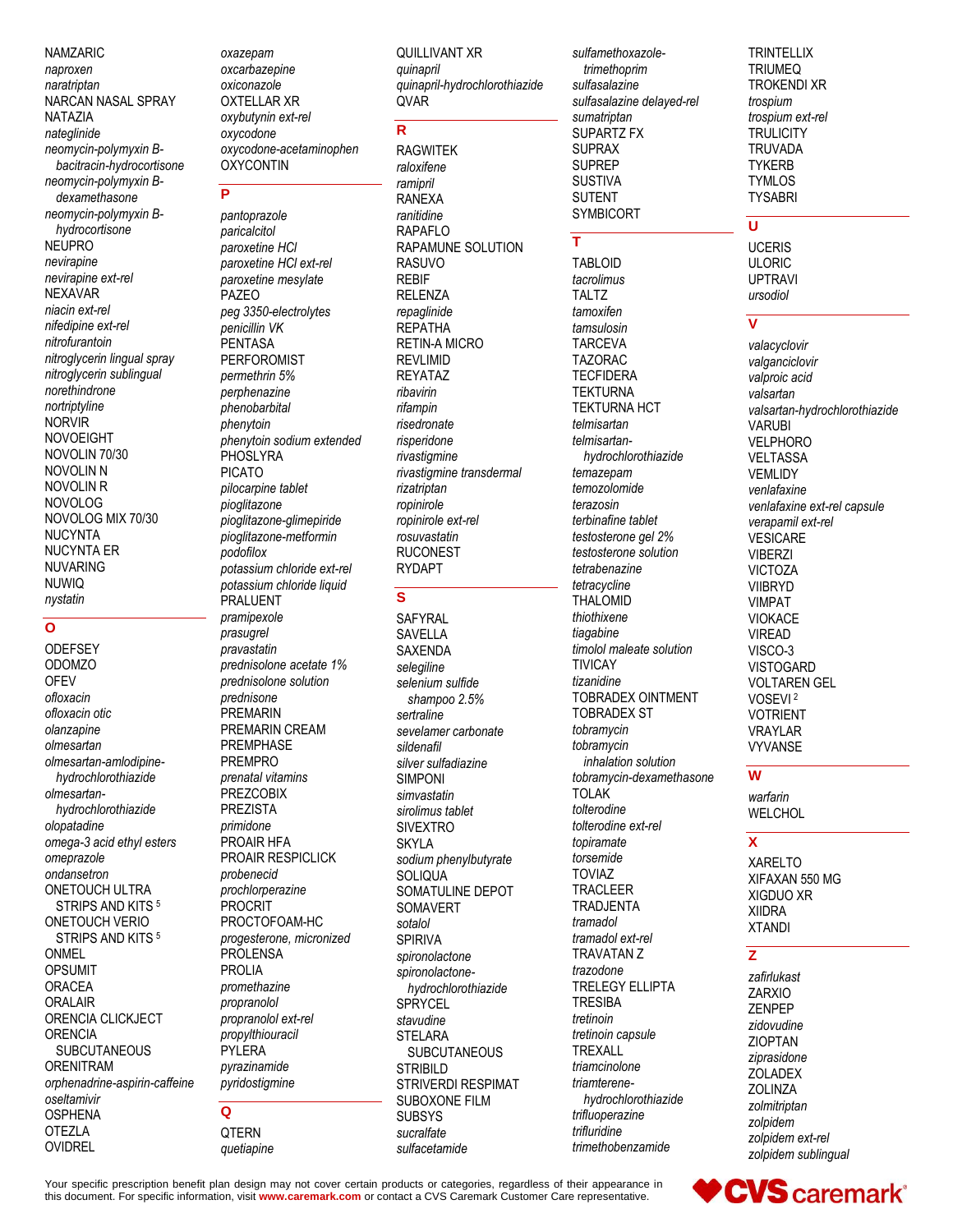ZUBSOLV ZYLET

**EXCLUDED DRUG NAME(S) PREFERRED OPTION(S)\***

ZYTIGA

**PREFERRED OPTIONS FOR EXCLUDED MEDICATIONS <sup>6</sup>**

**EXCLUDED DRUG NAME(S) PREFERRED OPTION(S)\***

| ABILIFY                            | aripiprazole, clozapine, olanzapine, quetiapine,<br>risperidone, ziprasidone, VRAYLAR                                                                                                                                                                                                                                                                 | <b>ATROVENT HFA</b>                                         | ipratropium inhalation solution, INCRUSE<br>ELLIPTA, SPIRIVA                                                                                                                                                     |  |
|------------------------------------|-------------------------------------------------------------------------------------------------------------------------------------------------------------------------------------------------------------------------------------------------------------------------------------------------------------------------------------------------------|-------------------------------------------------------------|------------------------------------------------------------------------------------------------------------------------------------------------------------------------------------------------------------------|--|
| ACCU-CHEK STRIPS AND KITS 7        | ONETOUCH ULTRA STRIPS AND KITS 5,<br>ONETOUCH VERIO STRIPS AND KITS 5                                                                                                                                                                                                                                                                                 | AUVI-Q                                                      | epinephrine auto-injector, EPIPEN, EPIPEN JR                                                                                                                                                                     |  |
| <b>ACTICLATE</b>                   | doxycycline hyclate                                                                                                                                                                                                                                                                                                                                   | <b>AZASITE</b>                                              | ciprofloxacin, erythromycin, gentamicin,<br>levofloxacin, moxifloxacin, ofloxacin,                                                                                                                               |  |
| <b>ACTOS</b>                       |                                                                                                                                                                                                                                                                                                                                                       |                                                             | sulfacetamide, tobramycin, BESIVANCE,                                                                                                                                                                            |  |
| <b>ACUVAIL</b>                     | pioglitazone                                                                                                                                                                                                                                                                                                                                          |                                                             | <b>MOXEZA</b><br>adapalene, benzoyl peroxide,                                                                                                                                                                    |  |
| <b>ADCIRCA</b>                     |                                                                                                                                                                                                                                                                                                                                                       | bromfenac, diclofenac, ketorolac, PROLENSA<br><b>AZELEX</b> |                                                                                                                                                                                                                  |  |
| <b>ADDERALL XR</b>                 | sildenafil<br>amphetamine-<br>dextroamphetamine mixed salts ext-rel,<br>dexmethylphenidate ext-rel,<br>dextroamphetamine ext-rel,<br>methylphenidate ext-rel, APTENSIO XR,<br>QUILLIVANT XR, VYVANSE                                                                                                                                                  |                                                             | benzoyl peroxide, erythromycin solution,<br>erythromycin-benzoyl peroxide, tretinoin,<br>ACANYA, ATRALIN, BENZACLIN,<br>DIFFERIN CREAM, DIFFERIN GEL 0.3%,<br>DIFFERIN LOTION, EPIDUO,<br>RETIN-A MICRO, TAZORAC |  |
| <b>AEROSPAN</b>                    | ASMANEX, QVAR                                                                                                                                                                                                                                                                                                                                         | <b>BECONASE AQ</b>                                          | flunisolide, fluticasone, mometasone,<br>triamcinolone, DYMISTA                                                                                                                                                  |  |
| <b>ALCORTIN A</b>                  | desonide, hydrocortisone                                                                                                                                                                                                                                                                                                                              | BENICAR, BENICAR HCT                                        | candesartan, candesartan-hydrochlorothiazide,                                                                                                                                                                    |  |
| <b>ALEVICYN</b>                    | desonide, hydrocortisone                                                                                                                                                                                                                                                                                                                              |                                                             | eprosartan, irbesartan,<br>irbesartan-hydrochlorothiazide, losartan,                                                                                                                                             |  |
| ALLISON MEDICAL INSULIN SYRINGES 8 | BD ULTRAFINE INSULIN SYRINGES                                                                                                                                                                                                                                                                                                                         |                                                             | losartan-hydrochlorothiazide, olmesartan,                                                                                                                                                                        |  |
| <b>ALOQUIN</b>                     | desonide, hydrocortisone                                                                                                                                                                                                                                                                                                                              |                                                             | olmesartan-hydrochlorothiazide, telmisartan,<br>telmisartan-hydrochlorothiazide, valsartan,                                                                                                                      |  |
| <b>ALORA</b>                       | estradiol, DIVIGEL, EVAMIST, MINIVELLE                                                                                                                                                                                                                                                                                                                |                                                             | valsartan-hydrochlorothiazide                                                                                                                                                                                    |  |
| <b>ALTOPREV</b>                    | atorvastatin, ezetimibe-simvastatin, fluvastatin,                                                                                                                                                                                                                                                                                                     | <b>BENSAL HP</b>                                            | desonide, hydrocortisone                                                                                                                                                                                         |  |
|                                    | lovastatin, pravastatin, rosuvastatin, simvastatin                                                                                                                                                                                                                                                                                                    | <b>BEPREVE</b>                                              | azelastine, cromolyn sodium, olopatadine,<br><b>PAZEO</b>                                                                                                                                                        |  |
| <b>ALVESCO</b>                     | ASMANEX, QVAR                                                                                                                                                                                                                                                                                                                                         | <b>BERINERT</b>                                             | <b>RUCONEST</b>                                                                                                                                                                                                  |  |
| <b>AMRIX</b>                       | cyclobenzaprine<br>testosterone gel 2%, testosterone solution,<br>ANDRODERM, ANDROGEL 1.62%                                                                                                                                                                                                                                                           | BETAPACE, BETAPACE AF                                       | sotalol                                                                                                                                                                                                          |  |
| ANDROGEL 1%                        |                                                                                                                                                                                                                                                                                                                                                       | <b>BRAVELLE</b>                                             | GONAL-F                                                                                                                                                                                                          |  |
| <b>APEXICON E</b>                  | desoximetasone, fluocinonide                                                                                                                                                                                                                                                                                                                          | BREEZE 2 STRIPS AND KITS 7                                  | ONETOUCH ULTRA STRIPS AND KITS 5,                                                                                                                                                                                |  |
| <b>APIDRA</b>                      | FIASP, NOVOLOG                                                                                                                                                                                                                                                                                                                                        |                                                             | ONETOUCH VERIO STRIPS AND KITS 5                                                                                                                                                                                 |  |
| <b>APTIOM</b>                      | carbamazepine, carbamazepine ext-rel,<br>divalproex sodium, divalproex sodium ext-rel,<br>gabapentin, lamotrigine, lamotrigine ext-rel,<br>levetiracetam, levetiracetam ext-rel,<br>oxcarbazepine, phenobarbital, phenytoin,<br>phenytoin sodium extended, tiagabine,<br>topiramate, valproic acid, zonisamide,<br>FYCOMPA, OXTELLAR XR, TROKENDI XR, | <b>BROVANA</b>                                              | <b>PERFOROMIST</b>                                                                                                                                                                                               |  |
|                                    |                                                                                                                                                                                                                                                                                                                                                       | <b>BUPHENYL</b>                                             | sodium phenylbutyrate                                                                                                                                                                                            |  |
|                                    |                                                                                                                                                                                                                                                                                                                                                       | butalbital-acetaminophen-caffeine capsule                   | eletriptan, ergotamine-caffeine, naratriptan,<br>rizatriptan, sumatriptan, zolmitriptan,<br>ZOMIG NASAL SPRAY                                                                                                    |  |
|                                    |                                                                                                                                                                                                                                                                                                                                                       | <b>BUTRANS</b>                                              | <b>BELBUCA</b>                                                                                                                                                                                                   |  |
|                                    | VIMPAT                                                                                                                                                                                                                                                                                                                                                | <b>BYDUREON</b>                                             | TRULICITY, VICTOZA                                                                                                                                                                                               |  |
| <b>ARCAPTA</b>                     | <b>STRIVERDI RESPIMAT</b>                                                                                                                                                                                                                                                                                                                             | <b>BYETTA</b>                                               | TRULICITY, VICTOZA                                                                                                                                                                                               |  |
| ARTHROTEC                          | celecoxib; diclofenac sodium, ibuprofen,<br>meloxicam or naproxen WITH esomeprazole,<br>lansoprazole, omeprazole, pantoprazole or                                                                                                                                                                                                                     | <b>CAFERGOT</b>                                             | eletriptan, ergotamine-caffeine, naratriptan,<br>rizatriptan, sumatriptan, zolmitriptan,<br><b>ZOMIG NASAL SPRAY</b>                                                                                             |  |
| ASACOL HD                          | <b>DEXILANT</b><br>balsalazide, sulfasalazine,                                                                                                                                                                                                                                                                                                        | CARAC                                                       | fluorouracil cream 5%, fluorouracil solution,<br>imiguimod, PICATO, TOLAK                                                                                                                                        |  |
|                                    | sulfasalazine delayed-rel, APRISO, LIALDA,<br><b>PENTASA</b>                                                                                                                                                                                                                                                                                          | CARDIZEM                                                    | diltiazem ext-rel<br>(except generic CARDIZEM LA)                                                                                                                                                                |  |
| ASCENSIA STRIPS AND KITS 7         | ONETOUCH ULTRA STRIPS AND KITS 5.<br>ONETOUCH VERIO STRIPS AND KITS 5                                                                                                                                                                                                                                                                                 | <b>CARDIZEM CD</b>                                          | diltiazem ext-rel<br>(except generic CARDIZEM LA)                                                                                                                                                                |  |
| ATACAND, ATACAND HCT               | candesartan, candesartan-hydrochlorothiazide,<br>eprosartan, irbesartan,<br>irbesartan-hydrochlorothiazide, losartan,                                                                                                                                                                                                                                 | CARDIZEM LA (and its generics)                              | diltiazem ext-rel<br>(except generic CARDIZEM LA)                                                                                                                                                                |  |
|                                    | losartan-hydrochlorothiazide, olmesartan,<br>olmesartan-hydrochlorothiazide, telmisartan,                                                                                                                                                                                                                                                             | <b>CARNITOR</b>                                             | levocarnitine                                                                                                                                                                                                    |  |
|                                    | telmisartan-hydrochlorothiazide, valsartan,                                                                                                                                                                                                                                                                                                           | <b>CARNITOR SF</b>                                          | levocarnitine                                                                                                                                                                                                    |  |

Your specific prescription benefit plan design may not cover certain products or categories, regardless of their appearance in<br>this document. For specific information, visit **www.caremark.com** or contact a CVS Caremark Cus

*valsartan-hydrochlorothiazide*

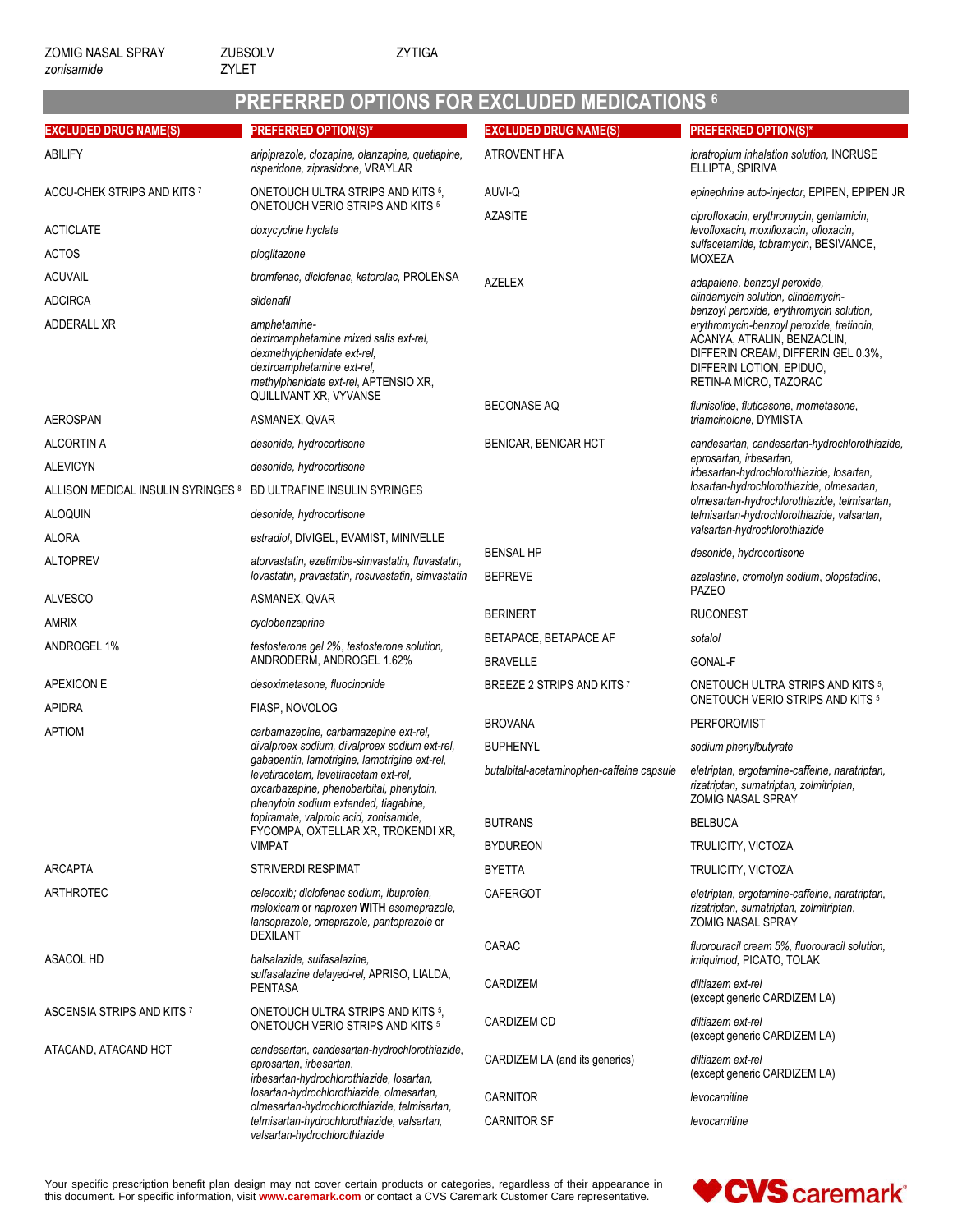| <b>EXCLUDED DRUG NAME(S)</b>   | <b>PREFERRED OPTION(S)*</b>                                                                                                                                                                                                                                                                                                                         | <b>EXCLUDED DRUG NAME(S)</b> | <b>PREFERRED OPTION(S)*</b>                                                                                                                                                                                                                                                            |  |
|--------------------------------|-----------------------------------------------------------------------------------------------------------------------------------------------------------------------------------------------------------------------------------------------------------------------------------------------------------------------------------------------------|------------------------------|----------------------------------------------------------------------------------------------------------------------------------------------------------------------------------------------------------------------------------------------------------------------------------------|--|
| <b>CELEBREX</b>                | celecoxib, diclofenac sodium, ibuprofen,                                                                                                                                                                                                                                                                                                            | <b>DYRENIUM</b>              | amiloride                                                                                                                                                                                                                                                                              |  |
| clobetasol spray               | meloxicam, naproxen<br>clobetasol foam                                                                                                                                                                                                                                                                                                              | <b>ECOZA</b>                 | clotrimazole, econazole, ketoconazole,<br>oxiconazole, LUZU, NAFTIN                                                                                                                                                                                                                    |  |
| <b>CLOBEX SPRAY</b>            | clobetasol foam                                                                                                                                                                                                                                                                                                                                     | EDARBI, EDARBYCLOR           | candesartan, candesartan-hydrochlorothiazide,                                                                                                                                                                                                                                          |  |
| COLAZAL                        | balsalazide                                                                                                                                                                                                                                                                                                                                         |                              | eprosartan, irbesartan,<br>irbesartan-hydrochlorothiazide, losartan,                                                                                                                                                                                                                   |  |
| <b>COMBIPATCH</b>              | <b>CLIMARA PRO</b>                                                                                                                                                                                                                                                                                                                                  |                              | losartan-hydrochlorothiazide, olmesartan,                                                                                                                                                                                                                                              |  |
| CONTOUR NEXT STRIPS AND KITS 7 | ONETOUCH ULTRA STRIPS AND KITS 5,<br>ONETOUCH VERIO STRIPS AND KITS 5                                                                                                                                                                                                                                                                               |                              | olmesartan-hydrochlorothiazide, telmisartan,<br>telmisartan-hydrochlorothiazide, valsartan,<br>valsartan-hydrochlorothiazide                                                                                                                                                           |  |
| CONTOUR STRIPS AND KITS 7      | ONETOUCH ULTRA STRIPS AND KITS 5.<br>ONETOUCH VERIO STRIPS AND KITS 5                                                                                                                                                                                                                                                                               | <b>EDLUAR</b>                | zolpidem, zolpidem ext-rel, zolpidem sublingual                                                                                                                                                                                                                                        |  |
| CORDRAN TAPE                   |                                                                                                                                                                                                                                                                                                                                                     | E.E.S. GRANULES              | erythromycins                                                                                                                                                                                                                                                                          |  |
|                                | clobetasol cream, clobetasol lotion,<br>clobetasol ointment                                                                                                                                                                                                                                                                                         | EFFEXOR XR                   | desvenlafaxine ext-rel, duloxetine, venlafaxine,<br>venlafaxine ext-rel capsule                                                                                                                                                                                                        |  |
| <b>COREG CR</b>                | atenolol, carvedilol,<br>metoprolol succinate ext-rel, metoprolol tartrate,                                                                                                                                                                                                                                                                         | <b>ELELYSO</b>               | CERDELGA, CEREZYME                                                                                                                                                                                                                                                                     |  |
|                                | nadolol, propranolol, propranolol ext-rel,<br><b>BYSTOLIC</b>                                                                                                                                                                                                                                                                                       | <b>EMBEDA</b>                | morphine ext-rel, HYSINGLA ER,<br>NUCYNTA ER, OXYCONTIN                                                                                                                                                                                                                                |  |
| <b>COSOPT PF</b>               | dorzolamide-timolol                                                                                                                                                                                                                                                                                                                                 | <b>ENABLEX</b>               | darifenacin ext-rel, oxybutynin ext-rel,                                                                                                                                                                                                                                               |  |
| <b>CRESTOR</b>                 | atorvastatin, ezetimibe-simvastatin, fluvastatin,<br>lovastatin, pravastatin, rosuvastatin, simvastatin                                                                                                                                                                                                                                             |                              | tolterodine, tolterodine ext-rel, trospium,<br>trospium ext-rel, MYRBETRIQ, TOVIAZ,<br><b>VESICARE</b>                                                                                                                                                                                 |  |
| <b>CRINONE</b>                 | <b>ENDOMETRIN</b>                                                                                                                                                                                                                                                                                                                                   | <b>ERYPED</b>                | erythromycins                                                                                                                                                                                                                                                                          |  |
| CYMBALTA                       | desvenlafaxine ext-rel, duloxetine, venlafaxine,<br>venlafaxine ext-rel capsule                                                                                                                                                                                                                                                                     | <b>ESTROGEL</b>              | estradiol, DIVIGEL, EVAMIST, MINIVELLE                                                                                                                                                                                                                                                 |  |
| DAKLINZA                       | EPCLUSA (genotypes 1, 2, 3, 4, 5, 6),<br>HARVONI (genotypes 1, 4, 5, 6)                                                                                                                                                                                                                                                                             | <b>EUFLEXXA</b>              | GEL-ONE, GELSYN-3, SUPARTZ FX,<br>VISCO-3                                                                                                                                                                                                                                              |  |
| <b>DELZICOL</b>                | balsalazide, sulfasalazine,                                                                                                                                                                                                                                                                                                                         | <b>EVZIO</b>                 | naloxone injection, NARCAN NASAL SPRAY                                                                                                                                                                                                                                                 |  |
|                                | sulfasalazine delayed-rel, APRISO, LIALDA,<br><b>PENTASA</b>                                                                                                                                                                                                                                                                                        | <b>EXALGO</b>                | morphine ext-rel, HYSINGLA ER,<br>NUCYNTA ER, OXYCONTIN                                                                                                                                                                                                                                |  |
| DESVENLAFAXINE ER              | desvenlafaxine ext-rel, duloxetine, venlafaxine,<br>venlafaxine ext-rel capsule                                                                                                                                                                                                                                                                     | <b>EXFORGE</b>               | amlodipine-olmesartan, amlodipine-telmisartan,<br>amlodipine-valsartan                                                                                                                                                                                                                 |  |
| <b>DETROL LA</b>               | darifenacin ext-rel, oxybutynin ext-rel,<br>tolterodine, tolterodine ext-rel, trospium,<br>trospium ext-rel, MYRBETRIQ, TOVIAZ,                                                                                                                                                                                                                     | <b>EXFORGE HCT</b>           | amlodipine-valsartan-hydrochlorothiazide,<br>olmesartan-amlodipine-hydrochlorothiazide                                                                                                                                                                                                 |  |
|                                | <b>VESICARE</b>                                                                                                                                                                                                                                                                                                                                     | <b>EXTAVIA</b>               | glatiramer, AUBAGIO, BETASERON,                                                                                                                                                                                                                                                        |  |
| <b>DEXPAK</b>                  | dexamethasone, methylprednisolone,<br>prednisolone solution, prednisone                                                                                                                                                                                                                                                                             |                              | COPAXONE 40 MG, GILENYA, REBIF,<br>TECFIDERA, TYSABRI                                                                                                                                                                                                                                  |  |
| DILANTIN                       | carbamazepine, carbamazepine ext-rel,<br>divalproex sodium, divalproex sodium ext-rel,<br>gabapentin, lamotrigine, lamotrigine ext-rel,<br>levetiracetam, levetiracetam ext-rel,<br>oxcarbazepine, phenobarbital, phenytoin,<br>phenytoin sodium extended, primidone,<br>tiagabine, topiramate, valproic acid,<br>zonisamide, FYCOMPA, OXTELLAR XR, | <b>FABIOR</b>                | adapalene, benzoyl peroxide,<br>clindamycin solution, clindamycin-<br>benzoyl peroxide, erythromycin solution,<br>erythromycin-benzoyl peroxide, tretinoin,<br>ACANYA, ATRALIN, BENZACLIN,<br>DIFFERIN CREAM, DIFFERIN GEL 0.3%,<br>DIFFERIN LOTION, EPIDUO,<br>RETIN-A MICRO, TAZORAC |  |
| DIOVAN, DIOVAN HCT             | <b>TROKENDI XR, VIMPAT</b><br>candesartan, candesartan-hydrochlorothiazide,                                                                                                                                                                                                                                                                         | <b>FANAPT</b>                | aripiprazole, clozapine, olanzapine, quetiapine,<br>risperidone, ziprasidone, VRAYLAR                                                                                                                                                                                                  |  |
|                                | eprosartan, irbesartan,<br>irbesartan-hydrochlorothiazide, losartan,<br>losartan-hydrochlorothiazide, olmesartan,<br>olmesartan-hydrochlorothiazide, telmisartan,<br>telmisartan-hydrochlorothiazide, valsartan,                                                                                                                                    | <b>FEMHRT LOW DOSE</b>       | estradiol-norethindrone, PREMPHASE,<br><b>PREMPRO</b>                                                                                                                                                                                                                                  |  |
|                                |                                                                                                                                                                                                                                                                                                                                                     | <b>FENTORA</b>               | fentanyl transmucosal lozenge, ABSTRAL,<br><b>SUBSYS</b>                                                                                                                                                                                                                               |  |
| <b>DORYX</b>                   | valsartan-hydrochlorothiazide<br>doxycycline hyclate                                                                                                                                                                                                                                                                                                | <b>FETZIMA</b>               | desvenlafaxine ext-rel, duloxetine, venlafaxine,<br>venlafaxine ext-rel capsule                                                                                                                                                                                                        |  |
| DORYX MPC                      | doxycycline hyclate                                                                                                                                                                                                                                                                                                                                 | <b>FIORICET CAPSULE</b>      | eletriptan, ergotamine-caffeine, naratriptan,                                                                                                                                                                                                                                          |  |
| <b>DULERA</b>                  | ADVAIR, BREO ELLIPTA, SYMBICORT                                                                                                                                                                                                                                                                                                                     |                              | rizatriptan, sumatriptan, zolmitriptan,<br>ZOMIG NASAL SPRAY                                                                                                                                                                                                                           |  |
| <b>DUREZOL</b>                 | dexamethasone, prednisolone acetate 1%,<br><b>LOTEMAX</b>                                                                                                                                                                                                                                                                                           | <b>FLECTOR</b>               | diclofenac sodium, diclofenac sodium solution,<br>ibuprofen, meloxicam, naproxen,                                                                                                                                                                                                      |  |
| <b>DUTOPROL</b>                | metoprolol succinate ext-rel WITH<br>hydrochlorothiazide                                                                                                                                                                                                                                                                                            | <b>FLOVENT</b>               | <b>VOLTAREN GEL</b><br>ASMANEX, QVAR                                                                                                                                                                                                                                                   |  |

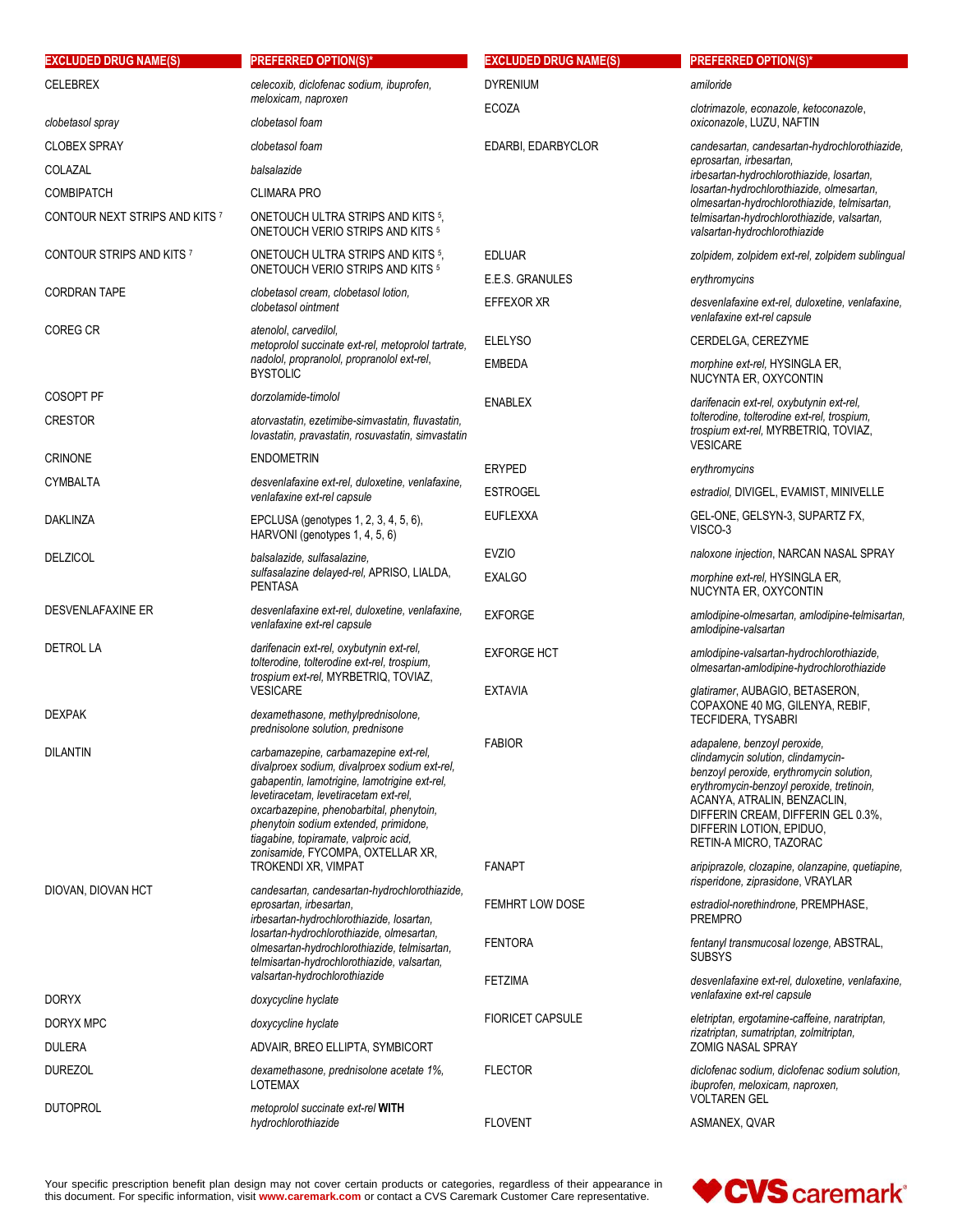| <b>EXCLUDED DRUG NAME(S)</b>       | <b>PREFERRED OPTION(S)*</b>                                                                                                                        | <b>EXCLUDED DRUG NAME(S)</b> | <b>PREFERRED OPTION(S)*</b>                                                                                                                                                         |  |
|------------------------------------|----------------------------------------------------------------------------------------------------------------------------------------------------|------------------------------|-------------------------------------------------------------------------------------------------------------------------------------------------------------------------------------|--|
| fluorouracil cream 0.5%            | fluorouracil cream 5%, fluorouracil solution,<br>imiguimod, PICATO, TOLAK                                                                          | KADIAN                       | morphine ext-rel, HYSINGLA ER,<br>NUCYNTA ER, OXYCONTIN                                                                                                                             |  |
| FLUOXETINE 60 MG                   | citalopram, escitalopram, fluoxetine,<br>paroxetine HCI, paroxetine HCI ext-rel,<br>sertraline, TRINTELLIX, VIIBRYD                                | <b>KAPVAY</b>                | amphetamine-<br>dextroamphetamine mixed salts ext-rel,<br>atomoxetine, dexmethylphenidate ext-rel,                                                                                  |  |
| <b>FML</b>                         | dexamethasone, prednisolone acetate 1%,<br><b>LOTEMAX</b>                                                                                          |                              | dextroamphetamine ext-rel, guanfacine ext-rel,<br>methylphenidate ext-rel, APTENSIO XR,<br>QUILLIVANT XR, VYVANSE                                                                   |  |
| <b>FOLLISTIM AQ</b>                | GONAL-F                                                                                                                                            | KAZANO                       | JANUMET, JANUMET XR, JENTADUETO,                                                                                                                                                    |  |
| <b>FORTAMET</b>                    | metformin, metformin ext-rel<br>(except generic GLUMETZA)                                                                                          | <b>KENALOG</b>               | <b>JENTADUETO XR</b><br>clocortolone, hydrocortisone butyrate,                                                                                                                      |  |
| <b>FORTESTA</b>                    | testosterone gel 2%, testosterone solution,<br>ANDRODERM, ANDROGEL 1.62%                                                                           | <b>KEPPRA</b>                | mometasone, triamcinolone, LOCOID LOTION<br>carbamazepine, carbamazepine ext-rel,                                                                                                   |  |
| <b>FOSRENOL</b>                    | calcium acetate, lanthanum carbonate,<br>sevelamer carbonate, PHOSLYRA,<br><b>VELPHORO</b>                                                         |                              | divalproex sodium, divalproex sodium ext-rel,<br>gabapentin, lamotrigine, lamotrigine ext-rel,<br>levetiracetam, levetiracetam ext-rel,<br>oxcarbazepine, phenobarbital, phenytoin, |  |
| <b>FREESTYLE STRIPS AND KITS 7</b> | ONETOUCH ULTRA STRIPS AND KITS 5,<br>ONETOUCH VERIO STRIPS AND KITS 5                                                                              |                              | phenytoin sodium extended, primidone,<br>tiagabine, topiramate, valproic acid,                                                                                                      |  |
| <b>GELNIQUE</b>                    | darifenacin ext-rel, oxybutynin ext-rel,<br>tolterodine, tolterodine ext-rel, trospium,<br>trospium ext-rel, MYRBETRIQ, TOVIAZ,<br><b>VESICARE</b> | KEPPRA XR                    | zonisamide, FYCOMPA, OXTELLAR XR,<br>TROKENDI XR, VIMPAT<br>carbamazepine, carbamazepine ext-rel,<br>divalproex sodium, divalproex sodium ext-rel,                                  |  |
| <b>GENOTROPIN</b>                  | <b>HUMATROPE</b>                                                                                                                                   |                              | gabapentin, lamotrigine, lamotrigine ext-rel,<br>levetiracetam, levetiracetam ext-rel,                                                                                              |  |
| <b>GLEEVEC</b>                     | <i>imatinib mesylate, BOSULIF, SPRYCEL</i>                                                                                                         |                              | oxcarbazepine, phenobarbital, phenytoin,                                                                                                                                            |  |
| GLUMETZA (and its generic)         | metformin, metformin ext-rel<br>(except generic GLUMETZA)                                                                                          |                              | phenytoin sodium extended, tiagabine,<br>topiramate, valproic acid, zonisamide,<br>FYCOMPA, OXTELLAR XR, TROKENDI XR,                                                               |  |
| HALOG                              | desoximetasone, fluocinonide                                                                                                                       |                              | <b>VIMPAT</b>                                                                                                                                                                       |  |
| HELIXATE FS                        | KOGENATE FS, KOVALTRY, NOVOEIGHT,                                                                                                                  | <b>KERYDIN</b>               | terbinafine tablet, ONMEL                                                                                                                                                           |  |
|                                    | <b>NUWIQ</b>                                                                                                                                       | KOMBIGLYZE XR                | JANUMET, JANUMET XR, JENTADUETO,<br><b>JENTADUETO XR</b>                                                                                                                            |  |
| HORIZANT                           | gabapentin, GRALISE                                                                                                                                | <b>LAMICTAL</b>              | carbamazepine, carbamazepine ext-rel,                                                                                                                                               |  |
| <b>HUMALOG</b>                     | FIASP, NOVOLOG                                                                                                                                     |                              | divalproex sodium, divalproex sodium ext-rel,                                                                                                                                       |  |
| HUMALOG MIX 50/50                  | NOVOLOG MIX 70/30                                                                                                                                  |                              | gabapentin, lamotrigine, lamotrigine ext-rel,<br>levetiracetam, levetiracetam ext-rel,                                                                                              |  |
| HUMALOG MIX 75/25                  | NOVOLOG MIX 70/30                                                                                                                                  |                              | oxcarbazepine, phenobarbital, phenytoin,<br>phenytoin sodium extended, primidone,                                                                                                   |  |
| HUMULIN 70/30                      | NOVOLIN 70/30                                                                                                                                      |                              | tiagabine, topiramate, valproic acid,                                                                                                                                               |  |
| humulin n                          | NOVOLIN N                                                                                                                                          |                              | zonisamide, FYCOMPA, OXTELLAR XR,<br>TROKENDI XR, VIMPAT                                                                                                                            |  |
| <b>HUMULIN R</b>                   | NOVOLIN R                                                                                                                                          | LANOXIN TABLET               | digoxin                                                                                                                                                                             |  |
| <b>HYALGAN</b>                     | GEL-ONE, GELSYN-3, SUPARTZ FX,<br>VISCO-3                                                                                                          | (125 MCG and 250 MCG only)   |                                                                                                                                                                                     |  |
| <b>ILEVRO</b>                      | bromfenac, diclofenac, ketorolac, PROLENSA                                                                                                         | LANTUS                       | BASAGLAR, LEVEMIR, TRESIBA                                                                                                                                                          |  |
| <b>INDOCIN</b>                     | celecoxib, diclofenac sodium, ibuprofen,<br>meloxicam, naproxen                                                                                    | LASTACAFT                    | azelastine, cromolyn sodium,<br>olopatadine, PAZEO                                                                                                                                  |  |
| <b>INNOPRAN XL</b>                 | atenolol, carvedilol, metoprolol succinate ext-rel,<br>metoprolol tartrate, nadolol, propranolol,                                                  | LATUDA                       | aripiprazole, clozapine, olanzapine, quetiapine,<br>risperidone, ziprasidone, VRAYLAR                                                                                               |  |
|                                    | propranolol ext-rel, BYSTOLIC                                                                                                                      | LAZANDA                      | fentanyl transmucosal lozenge, ABSTRAL,<br><b>SUBSYS</b>                                                                                                                            |  |
| <b>INTERMEZZO</b>                  | zolpidem, zolpidem ext-rel, zolpidem sublingual                                                                                                    | <b>LESCOL XL</b>             | atorvastatin, ezetimibe-simvastatin, fluvastatin,                                                                                                                                   |  |
| <b>INTUNIV</b>                     | amphetamine-<br>dextroamphetamine mixed salts ext-rel,                                                                                             |                              | lovastatin, pravastatin, rosuvastatin, simvastatin                                                                                                                                  |  |
|                                    | atomoxetine, dexmethylphenidate ext-rel,                                                                                                           | <b>LEVITRA</b>               | <b>CIALIS</b>                                                                                                                                                                       |  |
|                                    | dextroamphetamine ext-rel, guanfacine ext-rel,<br>methylphenidate ext-rel, APTENSIO XR,<br>QUILLIVANT XR, VYVANSE                                  | levorphanol                  | morphine ext-rel, HYSINGLA ER,<br>NUCYNTA ER, OXYCONTIN                                                                                                                             |  |
| <b>JALYN</b>                       | dutasteride-tamsulosin; dutasteride or                                                                                                             | LILETTA                      | KYLEENA, MIRENA, SKYLA                                                                                                                                                              |  |
|                                    | finasteride WITH alfuzosin ext-rel, doxazosin,<br>tamsulosin, terazosin, RAPAFLO                                                                   | <b>LIPITOR</b>               | atorvastatin, ezetimibe-simvastatin, fluvastatin,<br>lovastatin, pravastatin, rosuvastatin, simvastatin                                                                             |  |
| JARDIANCE                          | FARXIGA, INVOKANA                                                                                                                                  | LIVALO                       | atorvastatin, ezetimibe-simvastatin, fluvastatin,                                                                                                                                   |  |
| <b>JUBLIA</b>                      | terbinafine tablet, ONMEL                                                                                                                          |                              | lovastatin, pravastatin, rosuvastatin, simvastatin                                                                                                                                  |  |

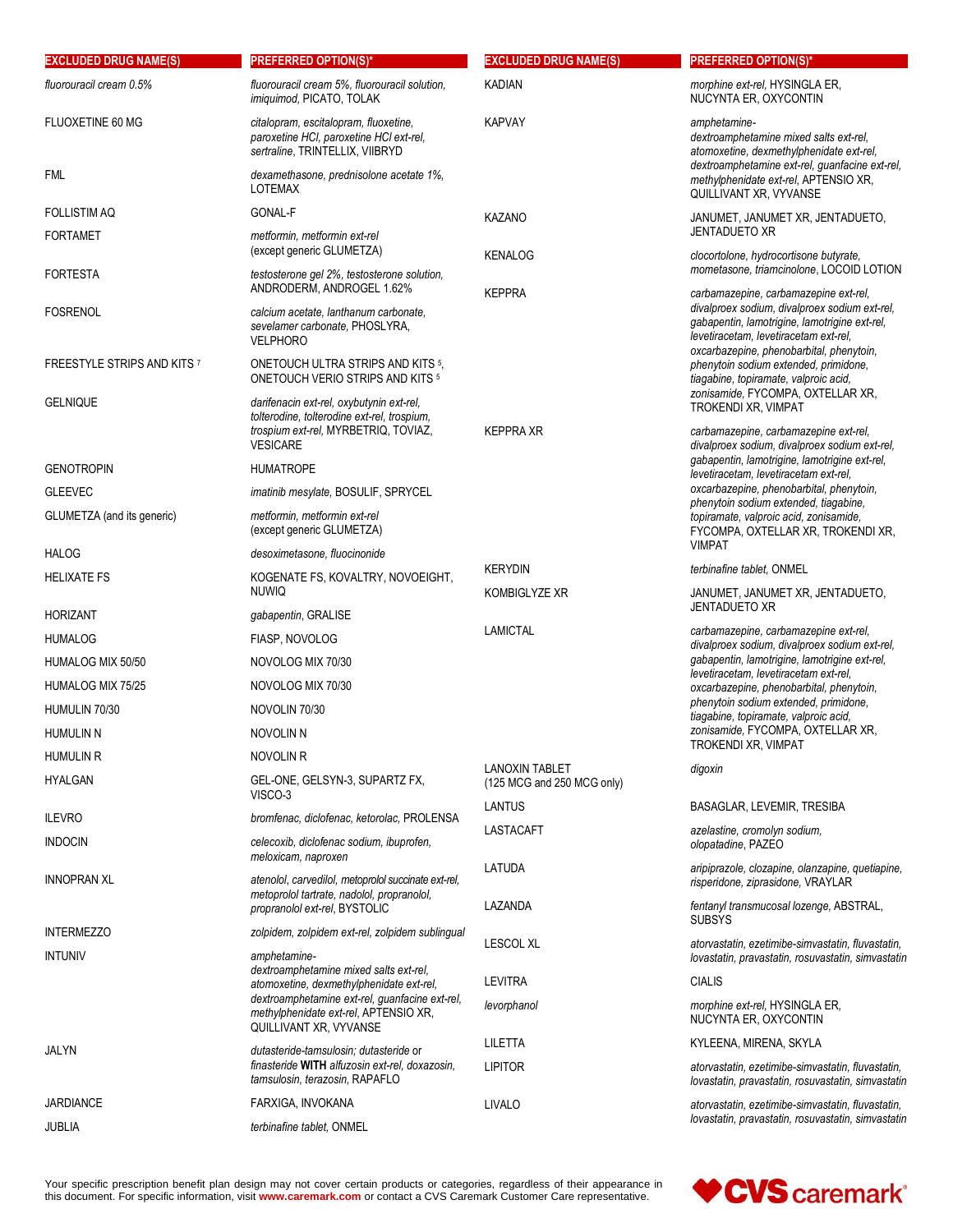| <b>EXCLUDED DRUG NAME(S)</b>      | <b>PREFERRED OPTION(S)*</b>                                                                  | <b>EXCLUDED DRUG NAME(S)</b>      | <b>PREFERRED OPTION(S)*</b>                                                             |  |
|-----------------------------------|----------------------------------------------------------------------------------------------|-----------------------------------|-----------------------------------------------------------------------------------------|--|
| LUMIGAN                           | latanoprost, TRAVATAN Z, ZIOPTAN                                                             | <b>ORTHOVISC</b>                  | GEL-ONE, GELSYN-3, SUPARTZ FX,                                                          |  |
| <b>LUNESTA</b>                    | zolpidem, zolpidem ext-rel, zolpidem sublingual                                              |                                   | VISCO-3                                                                                 |  |
| LUXIQ                             | clocortolone, hydrocortisone butyrate,<br>mometasone, triamcinolone, LOCOID LOTION           | <b>OSENI</b>                      | JANUMET, JANUMET XR, JENTADUETO,<br><b>JENTADUETO XR</b>                                |  |
| <b>MACRODANTIN</b>                | nitrofurantoin                                                                               | <b>OTREXUP</b>                    | <b>RASUVO</b>                                                                           |  |
| Matzim LA                         | diltiazem ext-rel                                                                            | OWEN MUMFORD NEEDLES 8            | <b>BD ULTRAFINE NEEDLES</b>                                                             |  |
|                                   | (except generic CARDIZEM LA)                                                                 | <b>OXISTAT</b>                    | clotrimazole, econazole, ketoconazole,<br>oxiconazole, LUZU, NAFTIN                     |  |
| <b>MAVYRET</b>                    | EPCLUSA (genotypes 1, 2, 3, 4, 5, 6),<br>HARVONI (genotypes 1, 4, 5, 6), VOSEVI <sup>2</sup> | <b>OXYTROL</b>                    | darifenacin ext-rel, oxybutynin ext-rel,<br>tolterodine, tolterodine ext-rel, trospium, |  |
| <b>MENEST</b>                     | estradiol, estropipate, PREMARIN                                                             |                                   | trospium ext-rel, MYRBETRIQ, TOVIAZ,                                                    |  |
| <b>MENOSTAR</b>                   | estradiol                                                                                    |                                   | <b>VESICARE</b>                                                                         |  |
| meperidine                        | hydromorphone, morphine, oxycodone,<br><b>NUCYNTA</b>                                        | <b>PEGASYS</b><br><b>PENNSAID</b> | Consult doctor<br>diclofenac sodium, diclofenac sodium solution,                        |  |
| <b>METROGEL</b>                   | metronidazole, FINACEA                                                                       |                                   | ibuprofen, meloxicam, naproxen,<br><b>VOLTAREN GEL</b>                                  |  |
| MIACALCIN INJECTION               | alendronate, calcitonin-salmon, ibandronate,<br>risedronate, FORTEO, PROLIA, TYMLOS          | PERRIGO NEEDLES <sup>8</sup>      | <b>BD ULTRAFINE NEEDLES</b>                                                             |  |
| MIACALCIN NASAL SPRAY             | calcitonin-salmon                                                                            | <b>PLAVIX</b>                     | clopidogrel, dipyridamole ext-rel-aspirin,<br>prasugrel, BRILINTA                       |  |
| <b>MILLIPRED</b>                  | dexamethasone, methylprednisolone,<br>prednisolone solution, prednisone                      | PRADAXA                           | warfarin, ELIQUIS, XARELTO                                                              |  |
| <b>MINOCIN</b>                    | minocycline                                                                                  | PRECISION XTRA STRIPS AND KITS 7  | <b>ONETOUCH ULTRA STRIPS AND KITS 5.</b><br>ONETOUCH VERIO STRIPS AND KITS 5            |  |
| <b>MONODOX</b>                    | doxycycline hyclate                                                                          | PRED FORTE                        | dexamethasone, prednisolone acetate 1%,                                                 |  |
| <b>MONOVISC</b>                   | GEL-ONE, GELSYN-3, SUPARTZ FX,<br>VISCO-3                                                    | PRED MILD                         | <b>LOTEMAX</b><br>dexamethasone, prednisolone acetate 1%,                               |  |
| <b>NAPRELAN</b>                   | diclofenac sodium, ibuprofen, meloxicam,<br>naproxen                                         |                                   | <b>LOTEMAX</b>                                                                          |  |
| <b>NATESTO</b>                    | testosterone gel 2%, testosterone solution,                                                  | <b>PREVACID</b>                   | esomeprazole, lansoprazole, omeprazole,<br>pantoprazole, DEXILANT                       |  |
|                                   | ANDRODERM, ANDROGEL 1.62%                                                                    | <b>PRIMLEV</b>                    | hydrocodone-acetaminophen, hydromorphone,                                               |  |
| <b>NESINA</b>                     | JANUVIA, TRADJENTA                                                                           |                                   | morphine, oxycodone-acetaminophen,<br><b>NUCYNTA</b>                                    |  |
| <b>NEUPOGEN</b>                   | <b>ZARXIO</b>                                                                                | <b>PROCYSBI</b>                   | <b>CYSTAGON</b>                                                                         |  |
| <b>NEVANAC</b>                    | bromfenac, diclofenac, ketorolac, PROLENSA                                                   | <b>PROGRAF</b>                    | tacrolimus                                                                              |  |
| <b>NEXIUM</b>                     | esomeprazole, lansoprazole, omeprazole,<br>pantoprazole, DEXILANT                            | <b>PROTONIX</b>                   | esomeprazole, lansoprazole, omeprazole,                                                 |  |
| NILANDRON                         | bicalutamide, XTANDI, ZYTIGA                                                                 |                                   | pantoprazole, DEXILANT                                                                  |  |
| <b>NITROMIST</b>                  | nitroglycerin lingual spray.<br>nitroglycerin sublingual                                     | PROVENTIL HFA                     | levalbuterol tartrate CFC-free aerosol,<br>PROAIR HFA, PROAIR RESPICLICK                |  |
| <b>NORDITROPIN</b>                | <b>HUMATROPE</b>                                                                             | <b>PROVIGIL</b>                   | armodafinil, modafinil                                                                  |  |
| <b>NORITATE</b>                   | metronidazole, FINACEA                                                                       | <b>PULMICORT RESPULES</b>         | budesonide inhalation suspension, ASMANEX,<br>QVAR                                      |  |
| <b>NORVASC</b>                    | amlodipine                                                                                   | QNASL                             | flunisolide, fluticasone, mometasone,                                                   |  |
| <b>NOVACORT</b>                   | desonide, hydrocortisone                                                                     |                                   | triamcinolone, DYMISTA                                                                  |  |
| NOVO NORDISK NEEDLES <sup>8</sup> | <b>BD ULTRAFINE NEEDLES</b>                                                                  | QSYMIA                            | BELVIQ, BELVIQ XR, CONTRAVE, SAXENDA                                                    |  |
| NUTROPIN AQ                       | <b>HUMATROPE</b>                                                                             | QUARTETTE                         | ethinyl estradiol-levonorgestrel, NATAZIA                                               |  |
| <b>NUVIGIL</b>                    | armodafinil                                                                                  | RAVICTI                           | sodium phenylbutyrate                                                                   |  |
| <b>OLEPTRO</b>                    | trazodone                                                                                    | <b>RAYOS</b>                      | dexamethasone, methylprednisolone,<br>prednisolone solution, prednisone                 |  |
| OLUX-E                            | clobetasol foam                                                                              | <b>RELION INSULIN</b>             | NOVOLIN INSULIN                                                                         |  |
| <b>OLYSIO</b>                     | EPCLUSA (genotypes 1, 2, 3, 4, 5, 6),                                                        | <b>RELISTOR</b>                   | <b>MOVANTIK</b>                                                                         |  |
|                                   | HARVONI (genotypes 1, 4, 5, 6)                                                               | <b>RESTASIS</b>                   | <b>XIIDRA</b>                                                                           |  |
| <b>OMNARIS</b>                    | flunisolide, fluticasone, mometasone,<br>triamcinolone, DYMISTA                              | <b>REVATIO</b>                    | sildenafil                                                                              |  |
| <b>OMNITROPE</b>                  | <b>HUMATROPE</b>                                                                             | <b>RIMSO-50</b>                   | Consult doctor                                                                          |  |
| ONGLYZA                           | JANUVIA, TRADJENTA                                                                           |                                   |                                                                                         |  |
|                                   |                                                                                              | <b>RIOMET</b>                     | metformin, metformin ext-rel<br>(except generic GLUMETZA)                               |  |

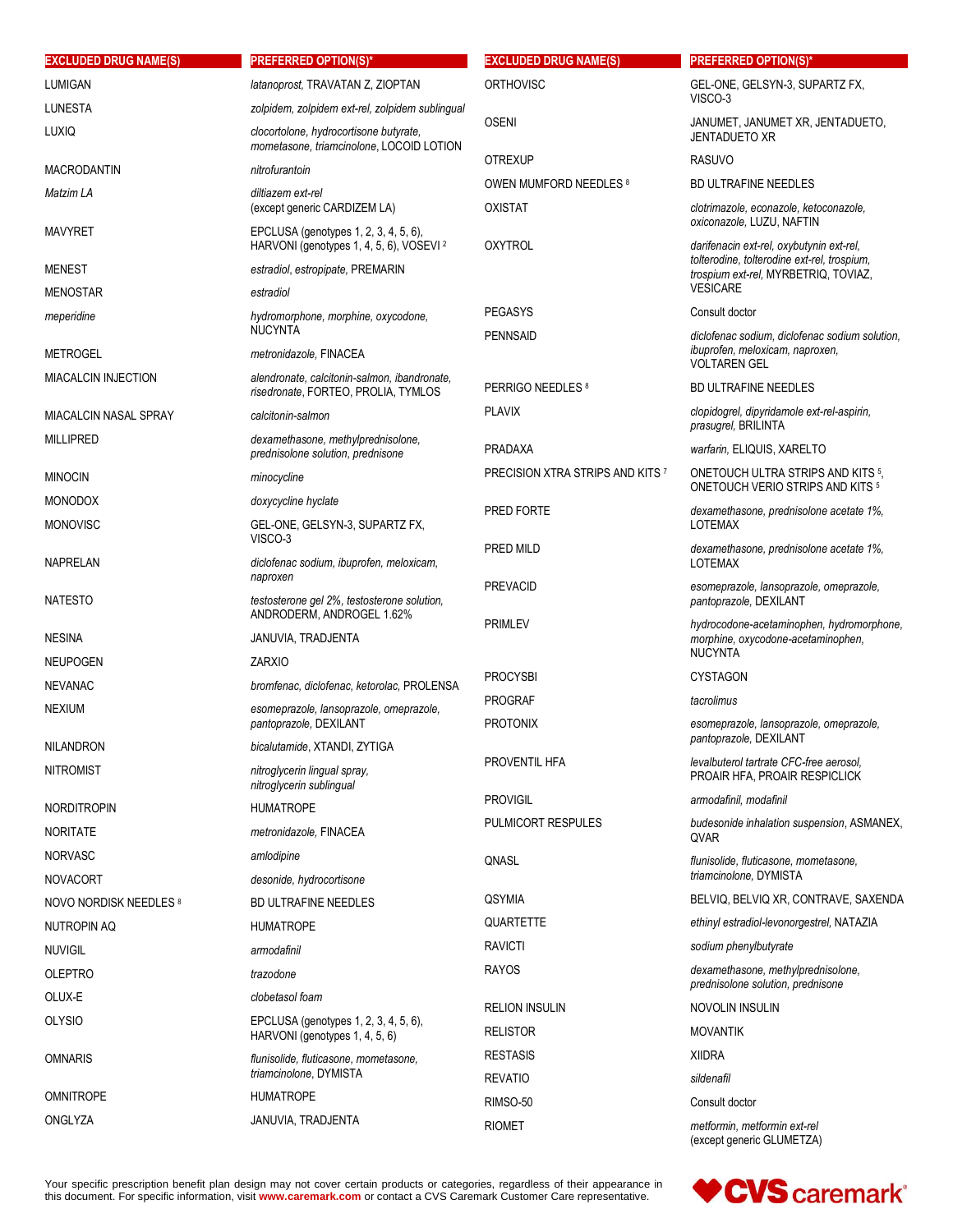| <b>EXCLUDED DRUG NAME(S)</b>           | <b>PREFERRED OPTION(S)*</b>                                                           | <b>EXCLUDED DRUG NAME(S)</b>               | <b>PREFERRED OPTION(S)*</b>                                                                                                                 |
|----------------------------------------|---------------------------------------------------------------------------------------|--------------------------------------------|---------------------------------------------------------------------------------------------------------------------------------------------|
| <b>RITALIN SR</b>                      | amphetamine-<br>dextroamphetamine mixed salts ext-rel,                                | <b>UROXATRAL</b>                           | alfuzosin ext-rel, doxazosin, tamsulosin,<br>terazosin, RAPAFLO                                                                             |
|                                        | dexmethylphenidate ext-rel,<br>dextroamphetamine ext-rel,                             | VALCYTE                                    | valganciclovir                                                                                                                              |
|                                        | methylphenidate ext-rel, APTENSIO XR,<br>QUILLIVANT XR, VYVANSE                       | <b>VALTREX</b>                             | acyclovir, valacyclovir                                                                                                                     |
| <b>ROWASA</b>                          | mesalamine rectal suspension                                                          | Vanoxide-HC                                | adapalene, benzoyl peroxide,<br>clindamycin solution, clindamycin-                                                                          |
| <b>ROZEREM</b>                         | zolpidem, zolpidem ext-rel, zolpidem sublingual                                       |                                            | benzoyl peroxide, erythromycin solution,                                                                                                    |
| <b>SAIZEN</b>                          | <b>HUMATROPE</b>                                                                      |                                            | erythromycin-benzoyl peroxide, tretinoin,<br>ACANYA, ATRALIN, BENZACLIN,                                                                    |
| SANDOSTATIN LAR                        | SOMATULINE DEPOT, SOMAVERT                                                            |                                            | DIFFERIN CREAM, DIFFERIN GEL 0.3%,<br>DIFFERIN LOTION, EPIDUO,                                                                              |
| <b>SEREVENT</b>                        | <b>STRIVERDI RESPIMAT</b>                                                             |                                            | RETIN-A MICRO, TAZORAC                                                                                                                      |
| SEROQUEL XR                            | aripiprazole, clozapine, olanzapine, quetiapine,<br>risperidone, ziprasidone, VRAYLAR | VASCEPA<br><b>VELTIN</b>                   | omega-3 acid ethyl esters<br>adapalene, benzoyl peroxide,<br>clindamycin solution, clindamycin-<br>benzoyl peroxide, erythromycin solution, |
| <b>SFROWASA</b>                        | mesalamine rectal suspension                                                          |                                            |                                                                                                                                             |
| <b>SILENOR</b>                         | zolpidem, zolpidem ext-rel, zolpidem sublingual                                       |                                            | erythromycin-benzoyl peroxide, tretinoin,                                                                                                   |
| SOLARAZE                               | fluorouracil cream 5%, fluorouracil solution,<br>imiquimod, PICATO, TOLAK             |                                            | ACANYA, ATRALIN, BENZACLIN,<br>DIFFERIN CREAM, DIFFERIN GEL 0.3%,<br>DIFFERIN LOTION, EPIDUO,                                               |
| SONATA                                 | zolpidem, zolpidem ext-rel, zolpidem sublingual                                       |                                            | RETIN-A MICRO, TAZORAC                                                                                                                      |
| SPORANOX CAPSULE                       | itraconazole, terbinafine tablet, ONMEL                                               | venlafaxine ext-rel tablet (except 225 mg) | desvenlafaxine ext-rel, duloxetine, venlafaxine,<br>venlafaxine ext-rel capsule                                                             |
| SPORANOX SOLUTION                      | fluconazole                                                                           | <b>VENLAFAXINE EXT-REL TABLET</b>          | desvenlafaxine ext-rel, duloxetine, venlafaxine,                                                                                            |
| <b>SPRIX</b>                           | diclofenac sodium, ibuprofen, meloxicam,<br>naproxen                                  | (except 225 MG)<br><b>VENTOLIN HFA</b>     | venlafaxine ext-rel capsule<br>levalbuterol tartrate CFC-free aerosol.                                                                      |
| <b>STAXYN</b>                          | <b>CIALIS</b>                                                                         |                                            | PROAIR HFA, PROAIR RESPICLICK                                                                                                               |
| <b>STENDRA</b>                         | <b>CIALIS</b>                                                                         | <b>VERDESO</b>                             | desonide, hydrocortisone                                                                                                                    |
| SUMAVEL DOSEPRO                        | eletriptan, naratriptan, rizatriptan, sumatriptan,                                    | <b>VEREGEN</b>                             | imiquimod, podofilox                                                                                                                        |
|                                        | zolmitriptan, ZOMIG NASAL SPRAY                                                       | <b>VIAGRA</b>                              | <b>CIALIS</b>                                                                                                                               |
| SYNJARDY                               | INVOKAMET, INVOKAMET XR, XIGDUO XR                                                    | <b>VIEKIRA PAK</b>                         | EPCLUSA (genotypes 1, 2, 3, 4, 5, 6),                                                                                                       |
| SYNJARDY XR                            | INVOKAMET, INVOKAMET XR, XIGDUO XR<br>GEL-ONE, GELSYN-3, SUPARTZ FX,                  |                                            | HARVONI (genotypes 1, 4, 5, 6)                                                                                                              |
| SYNVISC, SYNVISC-ONE                   | VISCO-3                                                                               | <b>VIEKIRA XR</b>                          | EPCLUSA (genotypes 1, 2, 3, 4, 5, 6),<br>HARVONI (genotypes 1, 4, 5, 6)                                                                     |
| <b>TANZEUM</b>                         | TRULICITY, VICTOZA                                                                    | <b>VIVLODEX</b>                            | celecoxib, diclofenac sodium, ibuprofen,<br>meloxicam, naproxen                                                                             |
| <b>TASIGNA</b>                         | imatinib mesylate, BOSULIF, SPRYCEL                                                   | <b>VOGELXO</b>                             | testosterone gel 2%, testosterone solution,<br>ANDRODERM, ANDROGEL 1.62%                                                                    |
| <b>TECHNIVIE</b>                       | EPCLUSA (genotypes 1, 2, 3, 4, 5, 6),<br>HARVONI (genotypes 1, 4, 5, 6)               | <b>XENAZINE</b>                            |                                                                                                                                             |
| <b>TESTIM</b>                          | testosterone gel 2%, testosterone solution,<br>ANDRODERM, ANDROGEL 1.62%              | <b>XENICAL</b>                             | tetrabenazine, AUSTEDO<br>BELVIQ, BELVIQ XR, CONTRAVE, SAXENDA                                                                              |
| testosterone gel 1% 9                  | testosterone gel 2%, testosterone solution,                                           | <b>XERESE</b>                              | acyclovir (except ointment), valacyclovir                                                                                                   |
|                                        | ANDRODERM, ANDROGEL 1.62%                                                             | XIFAXAN 200 MG                             | sulfamethoxazole-trimethoprim                                                                                                               |
| <b>TIVORBEX</b>                        | celecoxib, diclofenac sodium, ibuprofen,<br>meloxicam, naproxen                       | <b>XOPENEX HFA</b>                         | levalbuterol tartrate CFC-free aerosol.<br>PROAIR HFA, PROAIR RESPICLICK                                                                    |
| <b>TOBI</b>                            | tobramycin inhalation solution, BETHKIS                                               | <b>ZEGERID</b>                             | esomeprazole, lansoprazole, omeprazole,                                                                                                     |
| <b>TOBI PODHALER</b>                   | tobramycin inhalation solution, BETHKIS                                               |                                            | pantoprazole, DEXILANT                                                                                                                      |
| <b>TOUJEO</b>                          | BASAGLAR, LEVEMIR, TRESIBA                                                            | <b>ZEPATIER</b>                            | EPCLUSA (genotypes 1, 2, 3, 4, 5, 6),                                                                                                       |
| <b>TREXIMET</b>                        | diclofenac sodium, ibuprofen, meloxicam or                                            |                                            | HARVONI (genotypes 1, 4, 5, 6)                                                                                                              |
|                                        | naproxen WITH eletriptan, naratriptan,<br>rizatriptan, sumatriptan, zolmitriptan, or  | ZETIA                                      | ezetimibe                                                                                                                                   |
|                                        | ZOMIG NASAL SPRAY                                                                     | <b>ZETONNA</b>                             | flunisolide, fluticasone, mometasone,<br>triamcinolone, DYMISTA                                                                             |
| <b>TRICOR</b>                          | fenofibrate, fenofibric acid                                                          | <b>ZIPSOR</b>                              | diclofenac sodium                                                                                                                           |
| TRIVIDIA INSULIN SYRINGES <sup>8</sup> | BD ULTRAFINE INSULIN SYRINGES                                                         | ZOHYDRO ER                                 | morphine ext-rel, HYSINGLA ER,<br>NUCYNTA ER, OXYCONTIN                                                                                     |
| <b>TUDORZA</b>                         | <b>INCRUSE ELLIPTA, SPIRIVA</b>                                                       |                                            |                                                                                                                                             |
| ULTIMED INSULIN SYRINGES <sup>8</sup>  | BD ULTRAFINE INSULIN SYRINGES                                                         | <b>ZOLPIMIST</b>                           | zolpidem, zolpidem ext-rel, zolpidem sublingual                                                                                             |
| ULTIMED NEEDLES <sup>8</sup>           | BD ULTRAFINE NEEDLES                                                                  |                                            |                                                                                                                                             |

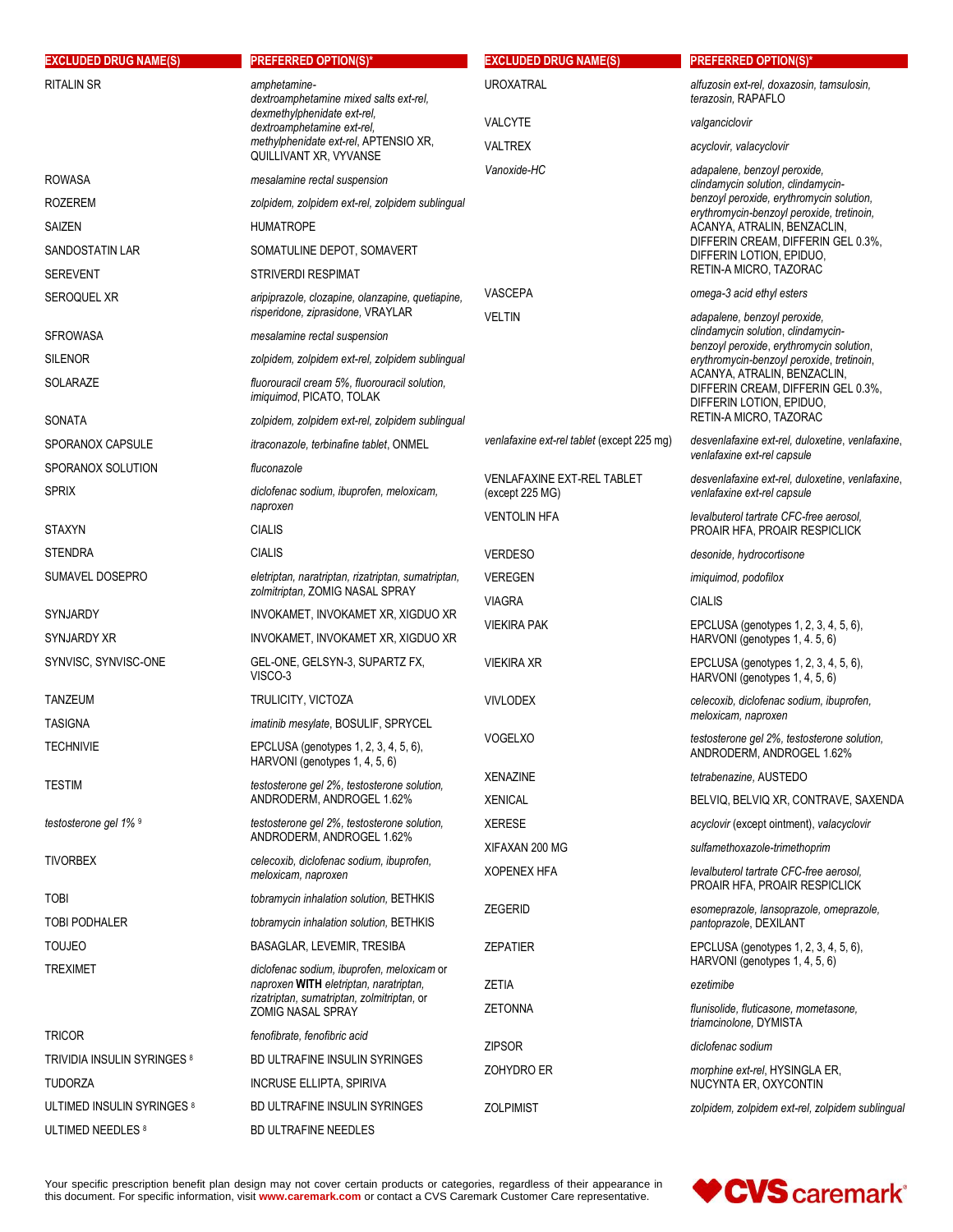#### **EXCLUDED DRUG NAME(S) PREFERRED OPTION(S)\***

ZONEGRAN *carbamazepine, carbamazepine ext-rel, divalproex sodium, divalproex sodium ext-rel, gabapentin, lamotrigine, lamotrigine ext-rel, levetiracetam, levetiracetam ext-rel, oxcarbazepine, phenobarbital, phenytoin, phenytoin sodium extended, tiagabine, topiramate, valproic acid, zonisamide,*  FYCOMPA, OXTELLAR XR, TROKENDI XR, VIMPAT

|  |  | AULUDED DRUG NAME() |
|--|--|---------------------|
|  |  |                     |
|  |  |                     |

**EXCLUDED DRUG NAME(S) PREFERRED OPTION(S)\***

ZYCLARA *fluorouracil 5% cream, fluorouracil solution, imiquimod,* PICATO, TOLAK

ZYMAXID *ciprofloxacin, erythromycin, gentamicin, levofloxacin, moxifloxacin, ofloxacin, sulfacetamide, tobramycin*, BESIVANCE, MOXEZA

ZYVOX SIVEXTRO

ZORVOLEX *diclofenac sodium*

## **TABLE 1 - PREFERRED OPTIONS FOR INDICATION BASED AUTOIMMUNE EXCLUDED MEDICATIONS**

| <b>CONDITION</b>              | <b>EXCLUDED DRUG NAME(S)</b>                                                                                                | <b>PREFERRED OPTION(S)</b>                                                                    |
|-------------------------------|-----------------------------------------------------------------------------------------------------------------------------|-----------------------------------------------------------------------------------------------|
| <b>ANKYLOSING SPONDYLITIS</b> | <b>CIMZIA</b><br><b>SIMPONI</b>                                                                                             | <b>COSENTYX</b><br><b>ENBREL</b><br><b>HUMIRA</b>                                             |
| <b>CROHN'S DISEASE</b>        | <b>ENTYVIO</b><br><b>STELARA</b>                                                                                            | CIMZIA#<br><b>HUMIRA</b>                                                                      |
| <b>PSORIASIS</b>              | <b>COSENTYX</b><br><b>ENBREL</b><br><b>OTEZLA</b>                                                                           | <b>HUMIRA</b><br>STELARA SUBCUTANEOUS #<br>TALTZ#                                             |
| <b>PSORIATIC ARTHRITIS</b>    | <b>CIMZIA</b><br>ORENCIA CLICKJECT<br>ORENCIA INTRAVENOUS<br>ORENCIA SUBCUTANEOUS<br><b>SIMPONI</b><br>STELARA SUBCUTANEOUS | <b>COSENTYX</b><br><b>FNBRFI</b><br><b>HUMIRA</b><br><b>OTEZLA</b>                            |
| <b>RHEUMATOID ARTHRITIS</b>   | <b>ACTEMRA</b><br><b>CIMZIA</b><br><b>KINERET</b><br>ORENCIA INTRAVENOUS<br><b>SIMPONI</b><br>XELJANZ<br><b>XELJANZ XR</b>  | <b>ENBREL</b><br><b>HUMIRA</b><br><b>KEVZARA</b><br>ORENCIA CLICKJECT<br>ORENCIA SUBCUTANEOUS |
| <b>ULCERATIVE COLITIS</b>     | <b>ENTYVIO</b>                                                                                                              | <b>HUMIRA</b><br>SIMPONI#                                                                     |
| <b>ALL OTHER CONDITIONS</b>   | <b>ACTEMRA</b><br><b>KINERET</b><br>ORENCIA CLICKJECT<br><b>ORENCIA INTRAVENOUS</b><br>ORENCIA SUBCUTANEOUS                 | <b>ENBREL</b><br><b>HUMIRA</b>                                                                |

**#** After failure of HUMIRA